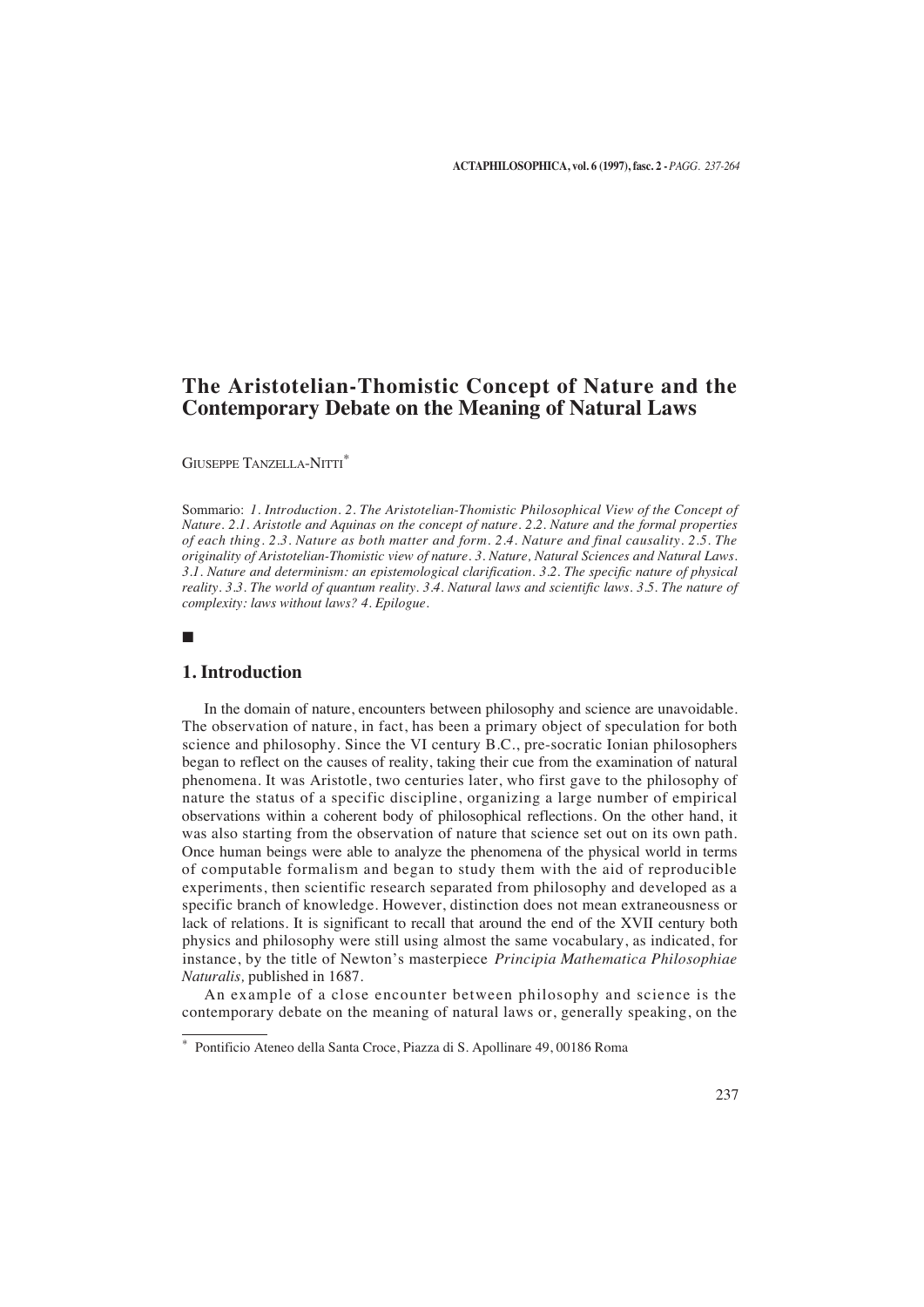meaning of the intelligibility of nature. If the literary production in this field has noticeably increased in the last twenty or thirty years, we owe it not only to the interest manifested by philosophers of science in these themes, but primarily to a large number of popular essays written by professional scientists<sup>1</sup>.

Due to the tremendous advances of present century science, medieval or ancient philosophy is usually thought to play a minor role in this debate. The new horizons unveiled by contemporary cosmology, the severe gnoseological constraints posed by quantum mechanics, and more recently by complexity, are such as to have greatly changed our philosophical approach to nature, when compared with the one we find used in the past. Moreover, it is known that the concept of nature the medieval thinkers inherited from the previous ages and fashioned in their own way, was forged within a strong theological outlook. The idea of eternal and stable laws, in fact, was of its own associated with an image of God commonly understood as the law-ruler of the universe. Now, once the resort to the notion of God is no longer necessary to explain the world of nature, the interest in philosophical questions such as the origin, the coherence or the meaning of laws, is expected to decrease accordingly.

If, answering by guess, one could think that the current state of affairs is close to the one depicted above, a deeper analysis would show that the philosophy of nature produced by authors such as Aristotle or Thomas Aquinas is perhaps less out-of-date than expected. When contemporary philosophy faces problems posed by present century science, besides the emergence of qualitatively new puzzles to disentangle, it continues also to cope with a number of recurring and unchanging fundamental questions, many of which were already tackled by ancient or medieval thinkers.

It is easy to recognize that a number of such fundamental questions, like the stability and the specificity of the physical world, have been re-encountered and philosophically revisited all along the XX century. In a famous page which deserves to be quoted at length, Albert Einstein expressed his feeling thus:

« You find it surprising that I think of the comprehensibility of the world [...] as a miracle or an eternal mistery. But surely, a priori, one should expect the world to be chaotic, not to be grasped by thought in any way. One might (indeed one should) expect that the world evidenced itself as lawful only so far as we grasp it in an orderly fashion. This would be a sort of order like the alphabetical order of words. On the other hand, the kind of order created, for example, by Newton's gravitational theory is of a very different character. Even if the axioms of the theory are posited by man, the success of such a procedure supposes in the objective world a high degree of order, which we are in no way entitled to expect a priori. Therein lies the *miracle* which becomes more and more evident as our knowledge develops»<sup>2</sup>.

 $1$  Among these essays, we must mention some works, which have greatly influenced, more than others, the interdisciplinary debate: A. EINSTEIN, *The World as I See It*, (London: Lane, 1935); IDEM, *Ideas and Opinions* (New York: Crown, 1954); D. BOHM, *Causality and Chance in Modern Physics* (London: Routledge, 1957); W. HEISENBERG, *Physics and Beyond* (New York: Harper & Row, 1962); R. FEYNMAN, *The Character of Physical Law* (Cambridge: The MIT Press, 1965); J. MONOD, *Le hasard et la nécessité* (Paris: Seuil, 1970); F. CAPRA, *The Tao of Physics* (New York: Bantam, 1977); I. PRIGOGINE, I. STENGERS, Order out of Chaos (London: Heinemann, 1984).

<sup>2</sup> A. EINSTEIN, *Letter to M. Solovine*, 30.3.1952, English translation quoted by S. JAKI, *The Roads of Science and the Ways to God* (Chicago: University of Chicago Press, 1978), pp. 192-193.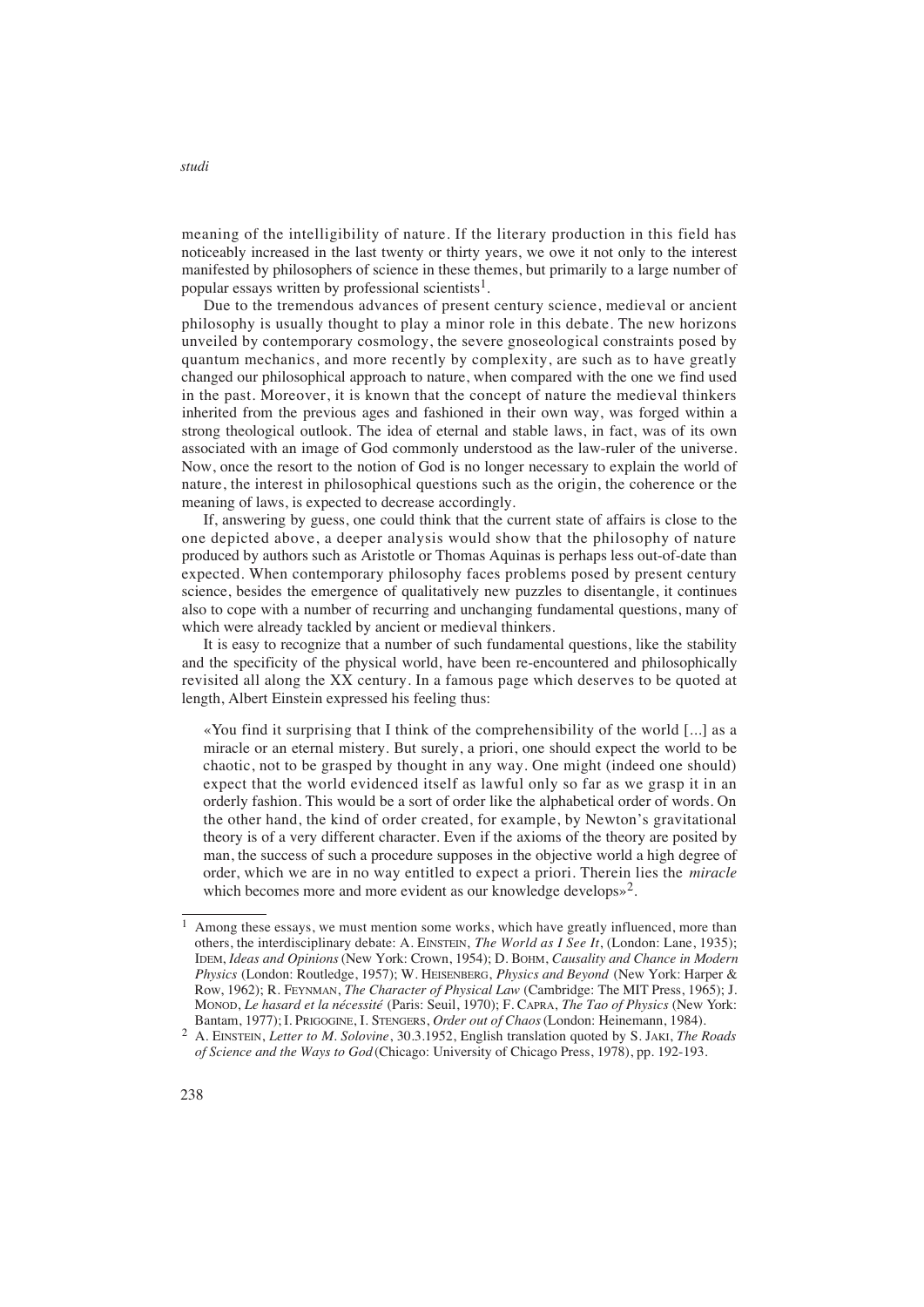Forty years later, John Barrow has commented in a similar fashion his surprise at the stability of the fundamental parameters of elementary particles. In words that recall Einstein's reflection, he too considered this property a sort of "miracle":

«one feature of the elementary-particle world, which is totally unexpected when compared with our experience of everyday things, is the fact that elementary particles come in populations of universally identical particles [...] We could imagine a world in which electrons were like footballs, everyone slightly different from all the others. The result would be an unintelligible world»<sup>3</sup>.

Contemporary science manifests also the need to approach many phenomena in the light of their "unbroken wholeness", a category which could resemble another old philosophical notion, that of *form*. The resort to such a classical category turns out useful to study phenomena in terms of some recurrent functional patterns, not only in the field of biology, as occurs for instance in the case of the spontaneous self-organization of chemical and biological systems, but also in the field of physics, including quantum mechanics and complexity:

«Complex systems cease to be merely complicated when they display coherent behaviour involving the collective organisations of vast numbers of degree of freedom. It is one of the universal *miracles* of nature that huge assemblages of particles, subject only to the blind forces of nature, are nevertheless capable of organising themselves into patterns of cooperative activity»4.

The list of *miracles* could go on and on. Besides wondering at the stability and at the large-scale unity of physical laws, contemporary scientists also ask why is nature intelligible, why is mathematics so adequate and so successfully employed in describing the world of physics. Finally, as recently indicated by the lively discussion associated with the Anthropic Principle, present-century cosmology is not afraid to cope with a last, ultimate why, i.e. the abysmal question about the great coherence of the universe as a whole, and the grand design it might contain<sup>5</sup>.

Within the broad interdisciplinary context just outlined, I will focus in this paper on a more limited issue: is the Aristotelian-Thomistic concept of *nature* consistent with the analysis of the natural sciences? Also, has that concept any relevance for a better *philosophical* understanding of the activity of science? I will begin by analyzing this

<sup>3</sup> J.D. BARROW, *Theories of Everything* (Oxford: Clarendon Press, 1991), p. 197.

<sup>&</sup>lt;sup>4</sup> P. DAVIES, *The New Physics: a synthesis*, in *The New Physics* (Cambridge: Cambridge University Press, 1989), p. 4. The italics is ours.

<sup>5</sup> These *philosophical* questions are tackled in many scientists' recent essays, now become also *classical* in the field of science popularization. Among the others, cfr.: R. FEYNMAN, *QED: The Strange Theory of Light and Matter* (Princeton: Princeton Univ. Press, 1985); J. BARROW, F. TIPLER, *The Anthropic Cosmological Principle* (Oxford: Clarendon Press, 1986); S. HAWKING, *A Brief History of Time* (New York: Bantam, 1988); J. BARROW, *The World within the World* (Oxford: Clarendon Press, 1988); IDEM, *Theories of Everything*, o.c.; R. PENROSE, *The Emperor's New Mind* (Oxford: Oxford Univ. Press, 1989); P. DAVIES, *The Cosmic Blueprint* (London: Heinemann, 1987); IDEM, *The Mind of God* (New York: Simon & Schuster, 1992); S.A. KAUFFMANN, *The Origins of Order* (New York: Oxford Univ. Press, 1993).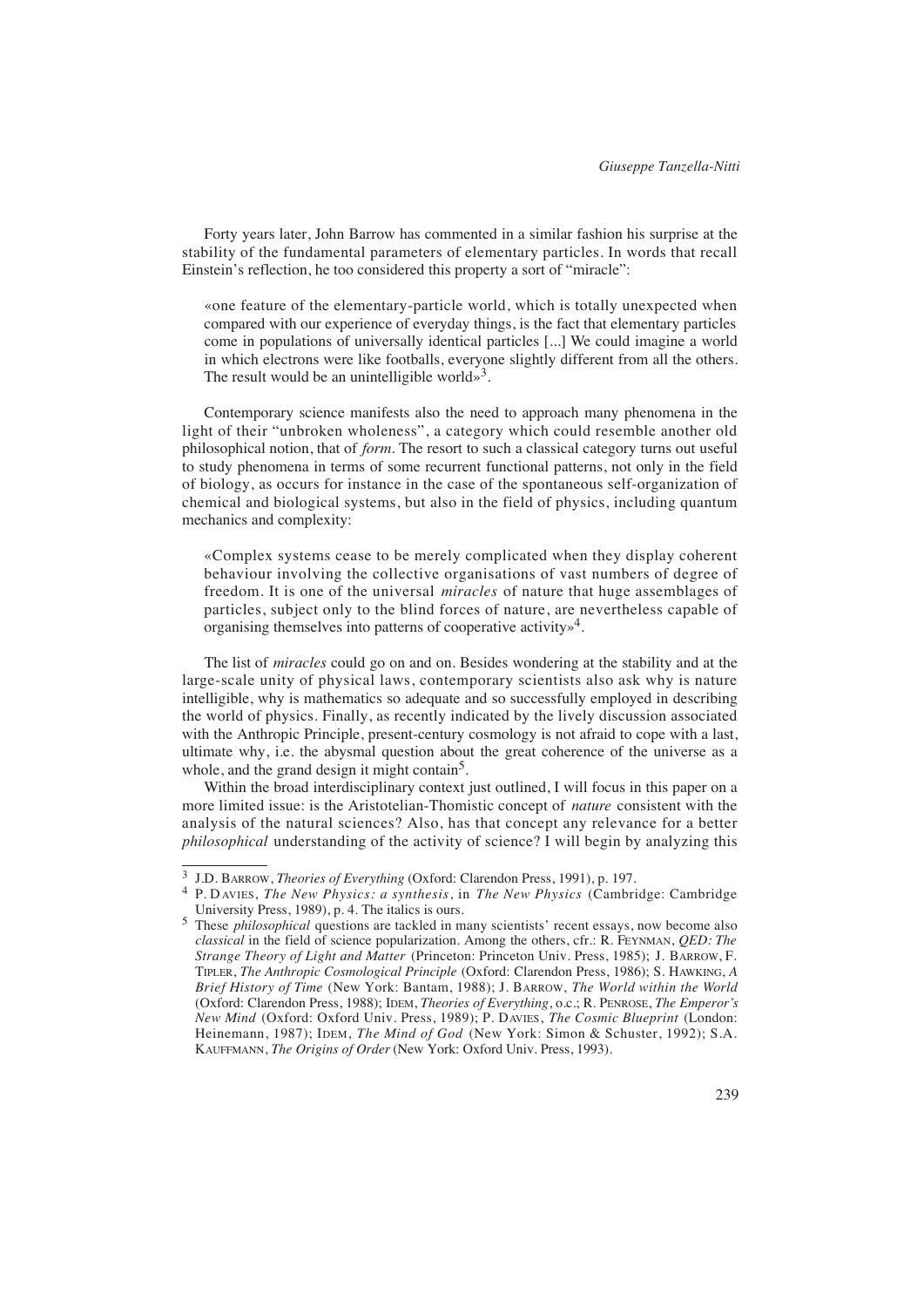concept as it appears in Thomas Aquinas'Commentary on Book II of Aristotle's *Physics* (though passages from other works by Aquinas will be considered as well), emphasizing its originality when compared with other views or conceptions (Section 2). Then I will briefly discuss the possible role it has in understanding the philosophical rationale underlying the notions of natural properties and natural laws, especially as they are employed by the physical sciences (Section 3). An Epilogue will offer some concluding suggestions about the import of this Thomistic approach in the contemporary dialogue between science and theology.

## **2. The Aristotelian-Thomistic Philosophical View of the Concept of Nature**

According to the etymology of the Latin verb *nasci* (=to be born, to generate) and of the Greek verbs  $\phi \dot{\phi}$  (= to grow) and  $\phi \dot{\phi}$  (= to originate, to produce), the first acceptation of nature ( $\phi \dot{\varphi}$ <sub>S</sub>, in Greek) is "the genesis of growing things". This broad semantic field gives rise to the twofold common usage of this word: i.e. *nature as the natural world* (nature is then the whole ensemble of things that have had a genesis), and *nature as the essence of something* (nature is then what is natural for something). Following this second usage, it means "what the growing being grows from", that is, a source within the growing being. From this comes the idea of nature as the primary intrinsic source of movement or change belonging to something by virtue of what it is<sup>6</sup>.

#### **2.1. Aristotle and Aquinas on the concept of nature**

In Aristotle's philosophy, the concept of nature involves both a metaphysical and a physical outlook. On the one hand, since it refers to the "essence" of a thing, it can be said of every substance, and so deserves some place in the reflection of metaphysics (*ens ut ens*) on ultimate causes. For this reason, introducing his comment upon Chapter IV, Book V of Aristotle's *Metaphysics*, Aquinas affirms that «though the consideration [of nature] does not seem to belong to first philosophy [i.e. metaphysics], but rather to natural philosophy, Aristotle nevertheless distinguishes the meaning of this word here because nature according to one of its meanings is said of every substance»7. On the other hand, it concerns the world of physical elements insofar as it deals with their

<sup>6</sup> On the concept of nature in Aristotle's and Aquinas' natural philosophy, see also the following works: J.A. WEISHEIPL, *The Concept of Nature*, in *Nature and Motion in the Middle Age*, W.E. Carroll ed. (Washington: The Catholic University of America Press, 1985), pp. 1-23 (reprinted from «The New Scholasticism», 28 (1954), pp. 377-408); S. O'FLYNN BRENNAN, Physis. The *Meaning of Nature in the Aristotelian Philosophy of Nature*, «The Thomist», 24 (1961), pp. 247- 265; A. GHISALBERTI, *La concezione della natura nel Commento di Tommaso d'Aquino alla Metafisica di Aristotele*, «Rivista di Filosofia Neoscolastica», 66 (1974), pp. 533-540; M.J. NICOLAS, L'idée de nature dans la pensée de St. Thomas d'Aquin (Paris: Téqui, 1979); J.J. SANGUINETI, *La naturaleza como principio de racionalidad*, «Sapientia», 41 (1986), pp. 55-66.

<sup>7</sup> «Hic distinguit hoc nomen natura: cuius quidem consideratio, licet non videatur ad primum philosophum, sed magis ad naturalem pertinere, ideo tamen hic hoc nomen natura distinguitur, quia natura secundum sui quandam acceptionem de omni substantia dicitur» (*In V liber Metaphysicorum*, lectio 5, n. 808).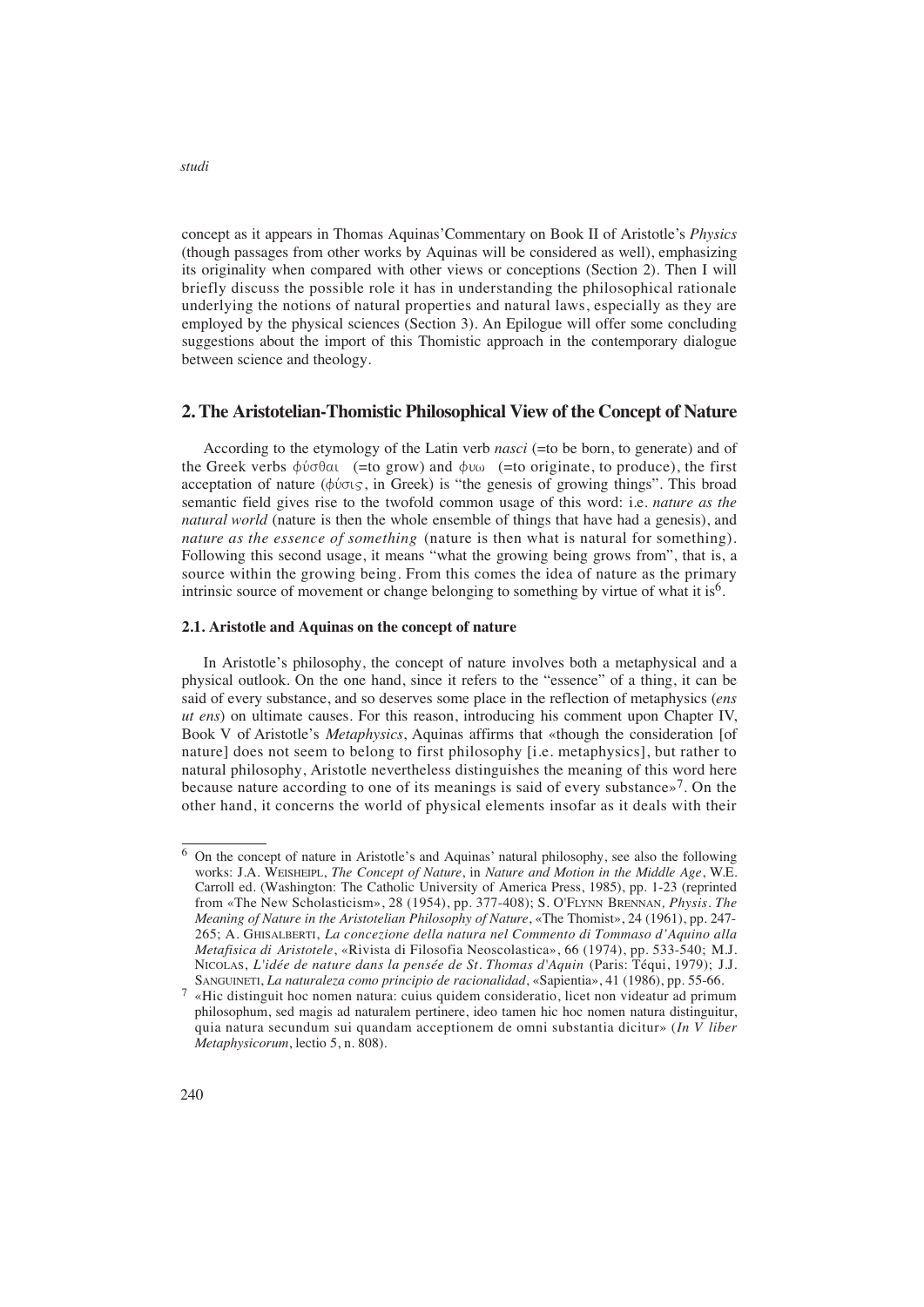properties, changes or movements (*ens ut mobile*), because nature is an inner principle responsible for how a thing can act and how it can be acted upon.

In that same Book of his *Metaphysics*, the Greek philosopher runs through six different meanings of this concept<sup>8</sup>. In any case, in its primary and strict sense, it is to be seen as a source of movement or rest intrinsic to all corporeal entity. This is basically the acceptation he adopted in the context of natural philosophy, which we find in Book II of *Physics*; there he will define nature «as the principle or cause of movement in that in which it is primarily, in virtue of itself and not accidentally»<sup>9</sup>. Though Aristotle's insight was certainly triggered by the observation of living beings, the philosopher clearly distinguishes nature from *life*. Nature is not the same as the self-movement diplayed by animals or plants, because it concerns non-living beings as well. Aquinas, too, is well aware that the notion of nature can be framed within a broad context, which embraces also inanimate bodies $10$ .

The concept of nature expounded in Aristotle's *Physics* shows a number of interesting philosophical nuances. In his Commentary, Thomas Aquinas seems to underline three main contents associated with that concept. In the first place, nature recalls the idea of stability and formal specificity; secondly, it functions as both an active and a passive principle, so playing the role of an inner code capable of governing all the natural changes that a certain entity is subject to; thirdly, the concept of nature is associated with the idea of finality.

Before going through the above three contents, it is worth mentioning that Aquinas' perspective is implicitly enriched by the knowledge of the biblical doctrine of creation. To know that the cause of the being of creatures is a transcendent God, plenitude of Being, who created the universe *ex nihilo* at the beginning of time, and drives it according to a purposeful plan, does not lead St. Thomas to a different comprehension of the Aristotelian idea of nature. This latter is still understood as the operating principle intrinsic to each entity, but the notion of creation allows him to gain an insight into the deeper link existing between the "metaphysics of nature" and the role of God the Creator.

In the light of Aquinas' doctrine of creation<sup>11</sup>, creatureliness (*creaturalitas*) has at its root an *act of being* transcendentally participated from God, coupled with a specific metaphysical essence. In this way things *are* and *are something*. Since the act of being is the most intimate act in a creature, God, on whom each participated act of being fully depends, can operate as a transcendent agent who is also immanent in each entity<sup>12</sup>.

<sup>8</sup> Cfr. ARISTOTLE, *Metaphysics*, Book V, Ch. IV, 1014b-1015a. Cfr. J.A. WEISHEIPL, *The Concept of Nature*, o.c*.*, pp. 5-7; S. O'FLYNN BRENNAN, *Physis. The Meaning of Nature in the Aristotelian Philosophy of Nature*, o.c., pp. 248-251.

<sup>9</sup> ARISTOTLE, *Physics*, Book II, Ch. I, 192b.

<sup>10</sup> On this point see also *Summa Theologiae*, I, q. 115, a. 2, resp.

<sup>11</sup>Cfr. *Summa Theologiae*, I, qq. 44-47.

<sup>12</sup> «Deus est in omnibus rebus, non quidem sicut pars essentiae, vel sicut accidens, sed sicut agens adest ei in quod agit. [...] Cum autem Deus sit ipsum esse per suam essentiam, oportet quod esse creatum sit proprius effectus eius; sicut ignire est proprius effectus ignis. Hunc autem effectum causat Deus in rebus, non solum quando primo esse incipiunt, sed quandiu in esse conservantur; sicut lumen causat in aere a sole quandiu aer illuminatus manet. Quandiu igitur res habet esse, tandiu oportet quod Deus adsit ei, secundum modum quo esse habet. Esse autem est illud quod est magis intimum cuiuslibet, et quod profundius omnibus inest: cum sit formale respectu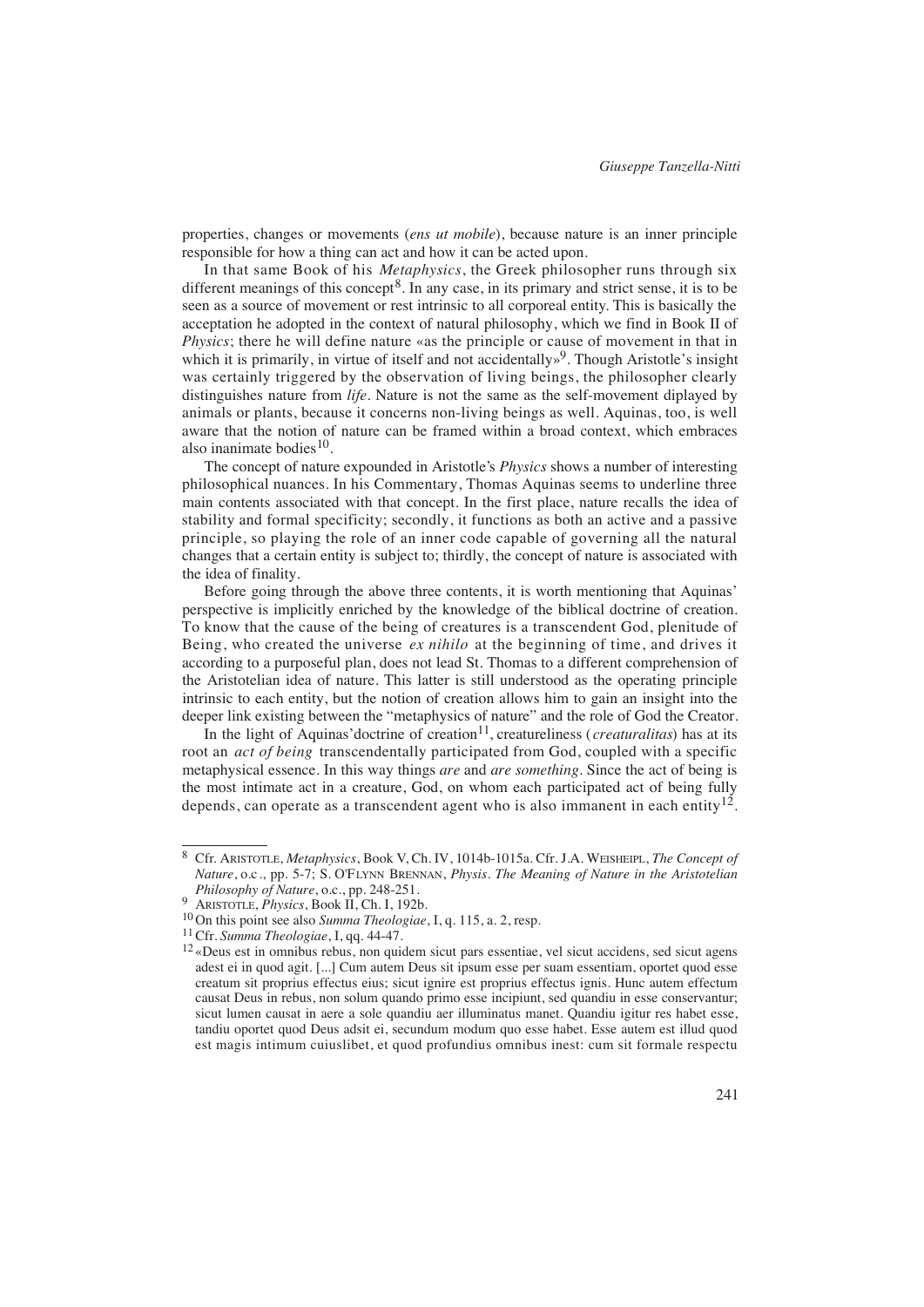Now, since the act of being of the essence is nothing but the act of being of the creature as such, God can operate through the created nature of things<sup>13</sup>. Moreover, Aquinas' way of understanding the order and harmony in Nature (when it indicates the whole of natural world) is different from the Greek concept of a closed  $\phi \acute{\omega}$  acsource for the cosmic order is not a necessary causality which is immanent to an eternal and self-consistent universe, but the provident plan of a transcendent and freely willing God, who steers *suaviter et fortiter* each thing toward its proper end<sup>14</sup>. Aware of the deep harmony governing the relation between God and creatures, St. Thomas could plainly affirm that «quidquid a Deo fit, est quodammodo naturale»15.

#### **2.2. Nature and the formal properties of each thing**

In Book X of his *Laws*, Plato pointed out that all things are the result either of art  $(\tau \notin \chi \nu_{\eta})$ , nature ( $\phi \nu \sigma \varsigma$ ), or chance ( $\tau \nu \chi_{\eta}$ ). Our ordinary language, for instance, continues to recognize these three different outcomes when we call a thing "natural" as opposed to "artificial", or when we talk of something naturally expected as opposed to something unexpected, which occurs by chance or accidentally. In line with this plain reflection, we find that Thomas Aquinas understands the philosophical content of nature as a cause: «Dicit ergo primo quod inter omnia entia, quaedam esse dicimus a natura; quaedam vero ab aliis causis, puta ab arte vel a casu»16.

The concept of nature arises from the observation of stable and regular movements. Quoting the same words of Aristotle, Aquinas states that

«nature is nothing other than a principle of motion and rest in that in which it is primarily and in virtue of itself (*per se*) and not accidentally (*per accidens*)»17.

It signifies an active principle of spontaneous behavior, a kind of *formal specificity* that rules the phenomenology of each creature. *To have a nature* means to possess a specific way of being and operating as something its own. According to this insight, in the *Summa* it will also be stated that «a particular nature is the operating and conserving power proper to each thing»18.

omnium quae in re sunt, ut ex supra dictis patet. Unde oportet Deus sit in omnibus rebus, et intime» (*Summa Theologiae*, I, q. 8, a. 1).

<sup>13</sup> «In operatione qua Deus operatur movendo naturam, non operatur natura; sed ipsa natura operatio est etiam operatio virtutis divinae; sicut operatio instrumentis est per virtutem agentis principalis. Nec impeditur quin natura et Deus ad idem operentur, propter ordinem qui est inter Deum ed naturam» (*De Potentia*, q. 3, a. 7, ad 3um). «Quidquid est causatum secundum aliquam naturam, non potest esse prima causa illius naturae, sed secunda et instrumentalis» (Contra *Gentes*, *II*, *c*. 21).

<sup>&</sup>lt;sup>14</sup> Cfr. *Wisdom* 8:1.<br><sup>15</sup> Summa Theologiae, I-II, q. 94, a. 5, ad 2<sup>um</sup>.

<sup>&</sup>lt;sup>16</sup> In II liber Physicorum, lectio 1, n. 142.

<sup>17</sup> «Natura nihil aliud est quam principium motus et quietis in eo in quo est primo et per se et non secundum accidens» (*In II liber Physicorum*, lectio 1, n. 145).

<sup>18</sup> «Dicendum quod de unaquaque re corruptibili dupliciter loqui possumus: uno modo secundum naturam universalem; alio modo secundum naturam particularem. Natura quidem particularis est propria virtus activa et conservativa uniuscuiusque rei» (*Summa Theologiae*, I-II, q. 85, a. 6, resp.).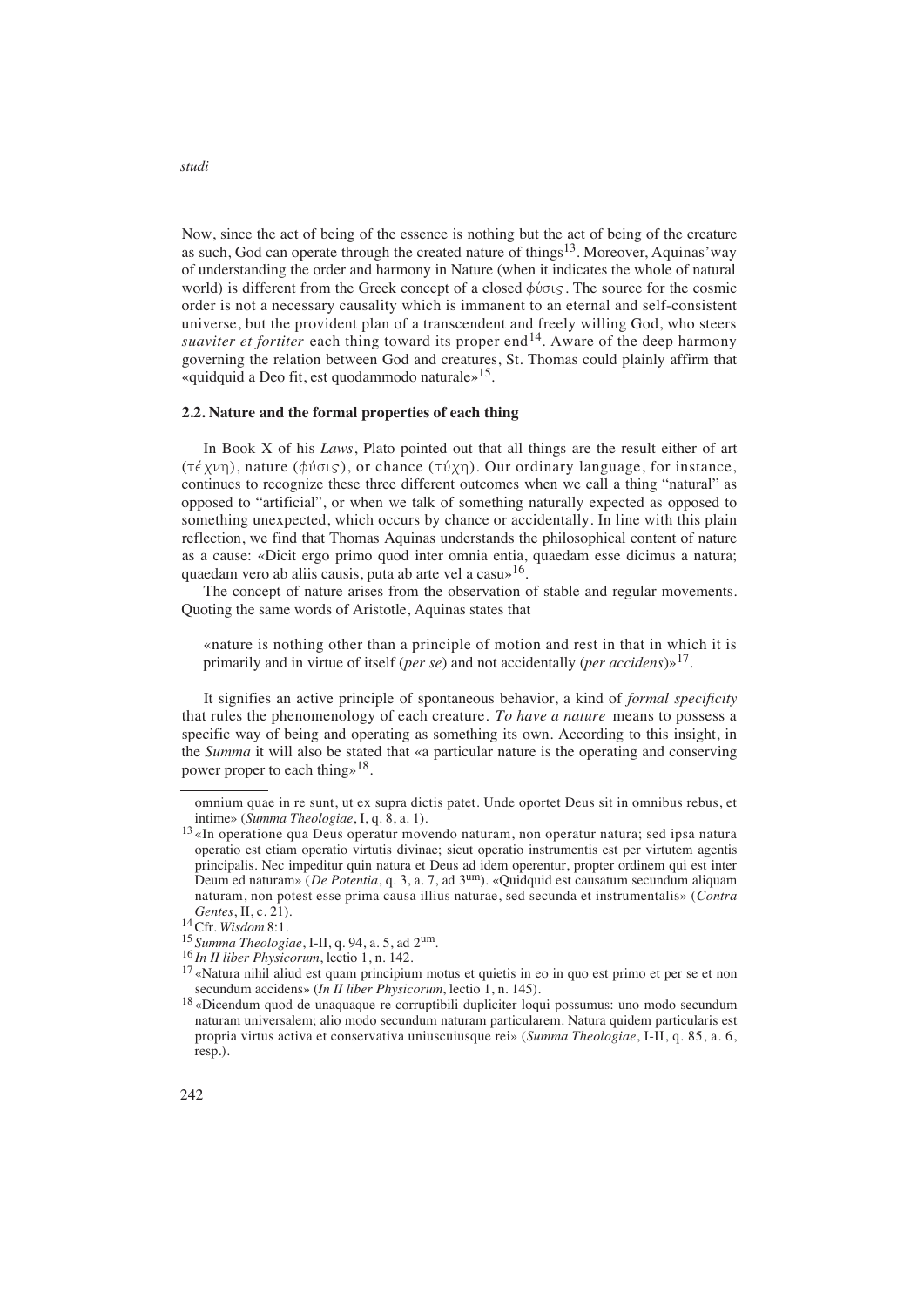The two last quotations agree in affirming that nature concerns not only motion, but also rest (*principium quietis*); it involves not only an operating power, but also a conserving one (*virtus conservativa*). In other words, we can legitimately speak of nature in terms of a "property" or "stable quality", despite the fact that it would appear as such because of some outer movement.

Although the term nature can indicate either a material or passive principle (see below), it primarily fulfills the role of a "form". Contrary to artificial things, whose movements or transformations are forced by the action of an external will responsible for the determination of some new form, things which act by their own nature, i.e. *a natura*, must have a previous *natural* inclination, that is a form, to receive other specific forms. On the other hand, the form itself can be seen, conversely, "as nature", because in making the thing to be what it is, the form is the metaphysical root of all specific activities or tendencies to change. As a result, the universe is endowed with a number of *natural* qualities, regularities or characteristics, which determine the constant behavior of each entity, according to its own essence. All activities we observe in the world of phenomena, especially that which concern intrinsic properties, changes or movements, stem from the causality of specific natures. The reference to stability or regularity is of key concern to understand the philosophical force here contained. Aquinas will notice later on in his Commentary: «For those things are said to be according to nature which are moved continuously by some intrinsic principle until they arrive at some end, not to some contingent end, and not from any principle to any end, but from a determinate principle to a determinate end. For progress is always made from the same principle to the same end, unless something impedes it»19.

Another interesting feature to point out is that nature is certainly something intelligible, but *non demonstrable*. We have no proof of it, because the existence of nature is evident in itself and it stands as a principle for knowledge: «It is ridiculous for anyone to attempt to demonstrate that nature exists. For it is manifest to the senses that many things are from nature, which have in themselves the principle of their own motion [...] The existence of nature is known *per se* insofar as natural things are manifest to the senses. But what the nature of each thing is, or what the principle of its motion is, is not manifest»<sup>20</sup>. Contrary to Avicenna's view, Aquinas adds that the principles of nature, upon which our sensory knowledge is based, are not to be demonstrated, because they are known *per se*. Thus nature is non demonstrable not only because its existence is too obvious to prove at all, but also because it transcends the scope of natural philosophy, which takes it as a starting point for its knowledge. In addition, the *specific* nature of a thing, i.e. *what* a nature is, is not nearly so evident as the sheer fact that it has a nature. In other words, we cannot deduce the ultimare reason for why it is as it is: we barely *receive it*.

<sup>19</sup> «Haec enim dicuntur esse secundum naturam, quaecumque ab aliquo principio intrinseco moventur continue, quousque perveniant ad aliquem finem; non in quodcumque contingens, neque a quocumque principio in quemcumque finem, sed a determinato principio in determinatum finem: semper enim ab eodem principio proceditur in eundem finem, nisi aliquid impediat» (*In II liber Physicorum*, lectio 14, n. 267).

<sup>&</sup>lt;sup>20</sup> «Ridiculus est quod aliquis tentet demonstrare quod natura sit, cum manifestum sit secundum sensum quod multa sunt a natura, quae habent principium sui motus in se. [...] Natura autem esse est per se notum, inquantum naturalia sunt manifesta sensui. Sed quid sit uniuscuiusque rei natura, vel quod principium motus, hoc non est manifestum» (*In II liber Physicorum*, lectio 1, n. 148).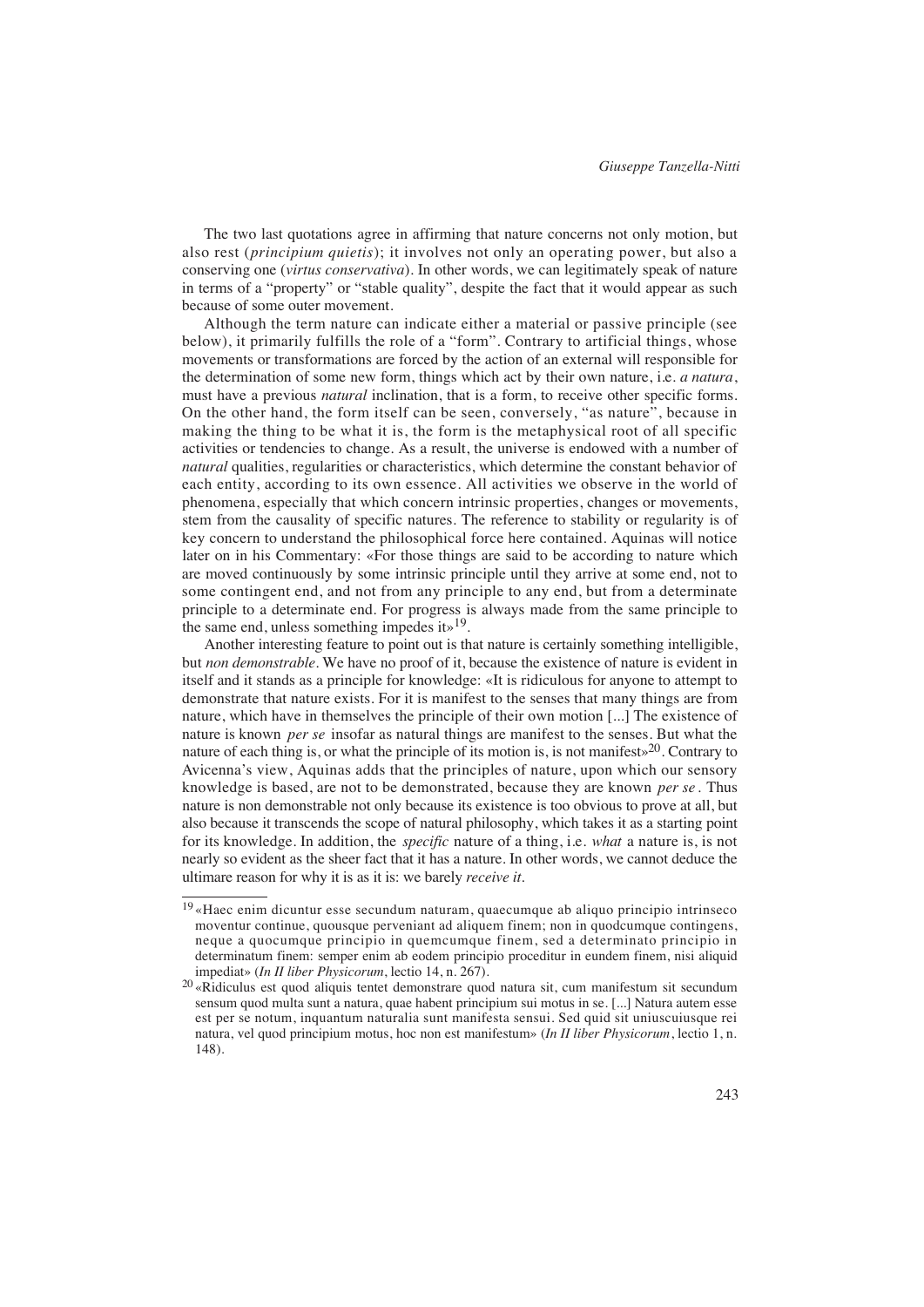The lawful and regular aspect of nature is better grasped if compared with the notion of chance. Both are notions of *causes*, but the difference lies in the fact the former always attains the same end, unless something impedes it, whereas the latter is by no means adequate to attain the knowledge of the effect. The first one is a cause *per se*, the second one is a cause *per accidens*. The additional information "unless something impedes it" (*nisi aliquid impediat*; other similar expressions are: *semper aut frequenter*, or *vel semper, vel ut in pluribus*21) is here necessary because, in Aquinas' cosmos, we deal with sublunar realities, whose activity must be seen under the light of contingency. If a nature does not display its foreseeable effect, it is not for lack of specific and regular behavior, but because something has happened in the environment, in the chain between the cause and the effect, or in the level of the effect itself. Something has changed — we would say in today's scientific language — in the boundary conditions of the system. In this respect, the necessity of nature is not an *absolute* necessity, and their stable and regular outcomes are *in a certain way* relative to the extension of the considered system.

#### **2.3. Nature as both matter and form**

The presence of a specific nature owned by an entity governs its behavior and interactions in a twofold fashion: as a passive principle or as an active cause. Thus, it may display either the character of matter or the character of a form:

«Those things which have in themselves a principle of their motion have a nature. And such are all subjects of nature. For nature is a subject insofar as it is called matter, and nature is in a subject insofar as it is called form $\frac{2^2}{3}$ .

The passive material principle puts in light the receptive aspect of nature, while the active formal principle corresponds to the formal perfection which rules the change or movement toward the completion of its proper act. A similar analysis will be offered by Thomas Aquinas in the *Summa*. <sup>23</sup> We will see below that both principles manifest the character of finality associated with the notion of nature: as a passive principle, nature indicates an appetite or a desire for the fulfilment of a specific end.

A crucial point is that this potentiality manifests the "natural" capability a thing has of being transformed and put in act by other "natural" agencies, i.e. to receive a new form according to its proper nature, contrary to what happens in changes caused by artificial or chance agencies. In the case of an artifact, the potency of matter is informed by the act of an *extrinsic* agent, whereas the potency of what is natural is *intrinsically*

<sup>&</sup>lt;sup>21</sup> Cfr. *In II liber Physicorum*, lectio 13, n. 256; *Summa Theologiae*, I, q. 63, a. 9. «Causae naturales deficiunt a suis effectibus propter superveniens impedimentum» (*Summa Theologiae*, I-II, q. 114, a. 7, ad 3um).

<sup>&</sup>lt;sup>22</sup> «Et dicit quod habentia naturam sunt illa quae habent in seipsis principium sui motus. Et talia sunt omnia subiecta naturae: quia natura est subiectum, secundum quod natura dicitur materia; et est in subiecto, secundum quod natura dicitur forma» (*In II liber Physicorum*, lectio 1, n. 146).

<sup>&</sup>lt;sup>23</sup> «Naturale dicitur quod est secundum inclinationem naturae [...]. Dicitur autem aliquid naturale dupliciter. Uno modo, quia est a natura sicut a principio activo: sicut calefacere est naturale igni. Alio modo, secundum principium passivum, quia scilicet est in natura inclinatio ad recipiendum actionem a principio extrinseco» (*Summa Theologiae*, I-II, q. 6, a. 5, ad 2um).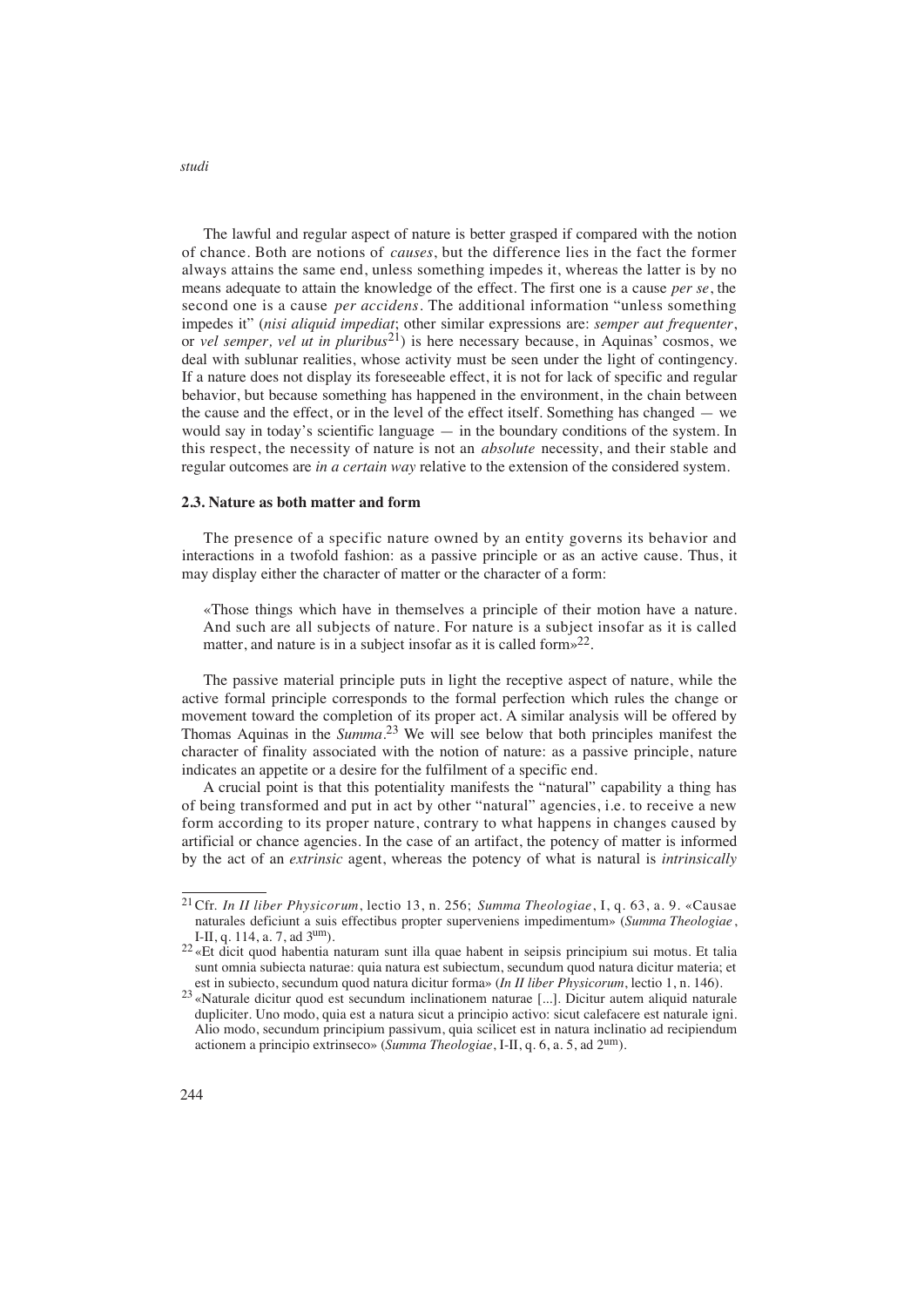related to a certain act, and so it fulfils the role of an end or an appetite. In the case of chance happenings, the process giving rise to a new form is accidental, due to the concurrence of more independent causes. One of (or some among) the causes intervening in the chance occurence, was not naturally disposed for the new act emerging from that casual encounter, and so the outcome, whatever it is, is non-natural.

Understood as a passive potentiality with respect to the act of forms with a higher degree of perfection, the concept of nature allows that interplay between matter and form which precisely underlies the logic of any operating principle. To consider nature in the light of a potency — and remembering that it indicates a principle of movement *in virtue of itself and not accidentally* — proves useful to interpret the growing of a living creature as a change in which a new *causa formalis* can be drawn out from the potentiality of matter<sup>24</sup>. In this way, even the evolution of the cosmos as a whole, or the continuous transformation of the different cosmic elements, particularly those transformations which are possible because of the action of stable and specific qualities, are linked to the coordinate action of a number of natures, and not to the outcome of chance25.

Both matter and form are "nature" but each in a different way, since *form is nature more than matter is*. The relation between nature and essence is such that nature embodies in the first place the role of a form: «For a thing is more properly said to be what it is when it is in act than when it exists only potentially. Form, according to which a thing is natural in act, is nature more than matter, according to which a thing is something natural in potency $\frac{1}{26}$ . It is because of this priority that it is correct to conceive nature primarily as source of formal specificity.

A last important remark is that the concept of nature, precisely thanks to its twofold character as both an active and a passive principle, is a notion *open* to the multiplicity and richness of the wide world of phenomena, and so capable of joining an almost infinite number of connections and different relations. The openness of the world of nature is such that «in natura est alterum propter alterum»<sup>27</sup>. The nature of an entity, again, is a relative and not an absolute concept; not only for some dependency on the system to which the entity belongs, but also because its very name (from *nasci*) tells of a generation, i.e. of a relation of origin which involves something else<sup>28</sup>. All the

<sup>&</sup>lt;sup>24</sup> «[...] et hoc est educi formam de potentia materiae absque additione alicuius extrinseci.» (*De Spiritualibus creaturis*, a. 2, ad  $8^{\text{um}}$ ). Cfr. also *Summa Theologiae*, I, q. 45, a. 8, ad 1<sup>um</sup>; *De Potentia* q. 3, a. 8, ad 11<sup>um</sup>.

<sup>&</sup>lt;sup>25</sup> Some authors have suggested that, in such a way, even the notion of biologic evolution could be interpreted from a thomistic point of view; cfr. on this theme M.J. NICOLAS, *Evolution et Christianisme* (Paris: Arthème Fayard, 1973), Chapts 1 and 2.

<sup>26</sup> «Unumquodque magis dicitur secundum quod est in actu, quam secundum quod est in potentia. Unde forma, secundum quam aliquid est naturale in actu, est magis natura quam materia, secundum quam aliquid est naturale in potentia» (*In II liber Physicorum*, lectio 2, n. 153). A similar consideration is offered in Aquinas' Commentary on *Metaphysics*: «Unde patet ex

dictis, quod "primo et proprie natura dicitur substantia", idest forma rerum habentium in se principium motus inquantum huiusmodi. Materia enim dicitur esse natura, quia est formae susceptibilis» (*In Vliber Metaphysicorum*, lectio 5, n. 826).

<sup>27</sup> «Unde manifestum est quod in natura est alterum propter alterum, scilicet priora propter posteriora, sicut et in arte» (*In II liber Physicorum*, lectio 13, n. 257).

<sup>28</sup> «Ponitur autem in definitione naturae *principium*, quasi genus, et non aliquid absolutum, quia nomen naturae importat habitudinem principii. Quia enim *nasci* dicuntur ea quae generantur coniuncta generanti» (*In II liber Physicorum*, lectio 1, n. 145).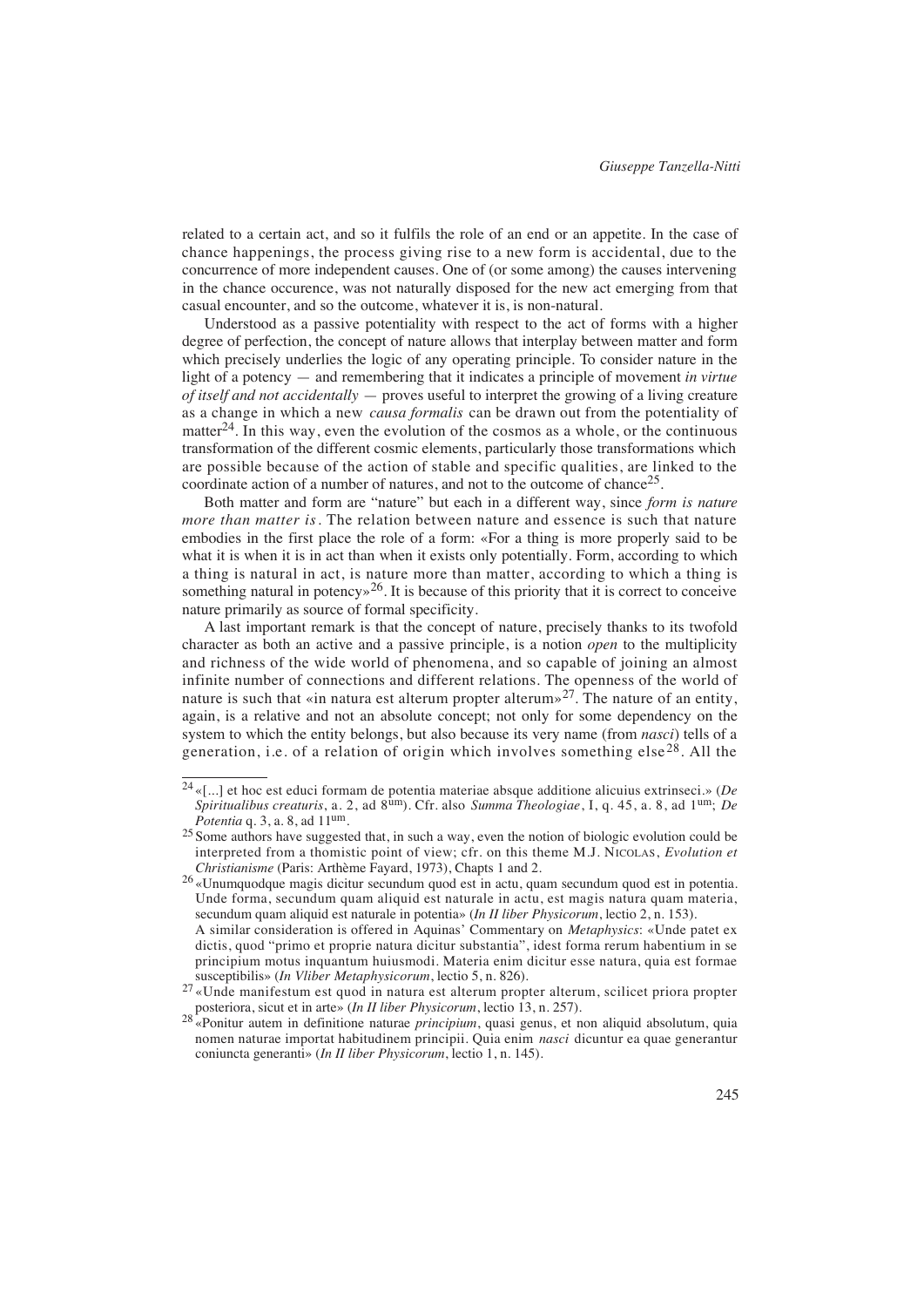material/formal activity manifested by each nature is the source for continuous, but lawful interconnections and feedbacks in the whole process of becoming of the physical world.

### **2.4. Nature and final causality**

The correspondence between nature and finality deserves here more attention. It is nothing but an aspect of the strong correlation among the four Aristotelian causes, particularly the correlation existing between formal and final causes<sup>29</sup>. The best locus for the study of this subject is, again, Aquinas' Commentary on the Book II of *Physics*, though passages of interest can be found elsewhere, especially in the commentary on the books of *Metaphysics*.

In the first place, the presence of finality is pointed out by the regular and stable character of nature:

«Everything which happens either happens by chance or for the sake of an end. Now those things which happen outside the intention of an end are said to happen by chance. But it is impossible for those things which happen in every instance or in most instances to happen by chance. Therefore, those things which happen in every instance or in most instances happen for the sake of something.

Now whatever happens according to nature happen either in every instance or in most instances, as even they admitted. Therefore, whatever happens by nature happens for the sake of something  $\approx$ <sup>30</sup>.

Finality in nature is not confined to what we could infer observing motions or changes only: nature, in fact, "is a principle of motion and *rest*". That is, the properties or qualities owned *per se* by a natural entity at rest (*natura ut virtus conservativa*) are a manifestation of finality as well. The primacy of form over matter is such that these properties do not spring from the necessity of matter, but rather from the formal and final causes involved in the concept of nature: «We do not say that there must be such an end because the matter is such. Rather we say conversely that since the end and the future form are such, the matter must be such. And so the necessity is placed in the matter, but the reason for the necessity is placed in the end. [...] And one ought to determine both causes of a natural thing, i.e. both the material and the final cause, but especially the final cause, because the end is the cause of the matter, but not conversely. For the end is not such as it is because the matter is such, but rather the matter is such as it is because the end is such  $3^3$ .

<sup>29</sup>Cfr. R. ALVIRA, *La noción de finalidad* (Pamplona: EUNSA, 1978), pp. 117-148; J.-H. NICOLAS, L'univers ordonné à Dieu pour Dieu, «Revue Thomiste», 91 (1991), pp. 357-376.

<sup>30</sup> «Omnia quae fiunt, aut fiunt a casu, aut fiunt propter finem; quae enim accidunt praeter intentionem finis, dicuntur accidere casualiter: sed impossibile est ea quae fiunt semper vel frequenter, accidere a casu: ergo ea quae fiunt semper vel frequenter, fiunt propter aliquid. Sed omnia quae fiunt secundum naturam, fiunt vel semper vel frequenter, sicut etiam ipsi confitebantur: ergo omnia quae fiunt a natura, fiunt propter aliquid» (*In II liber Physicorum*, lectio 13, n. 256).

<sup>31</sup> «Non enim dicimus quod necessarium sit esse talem finem, quia materia talis est; sed potius e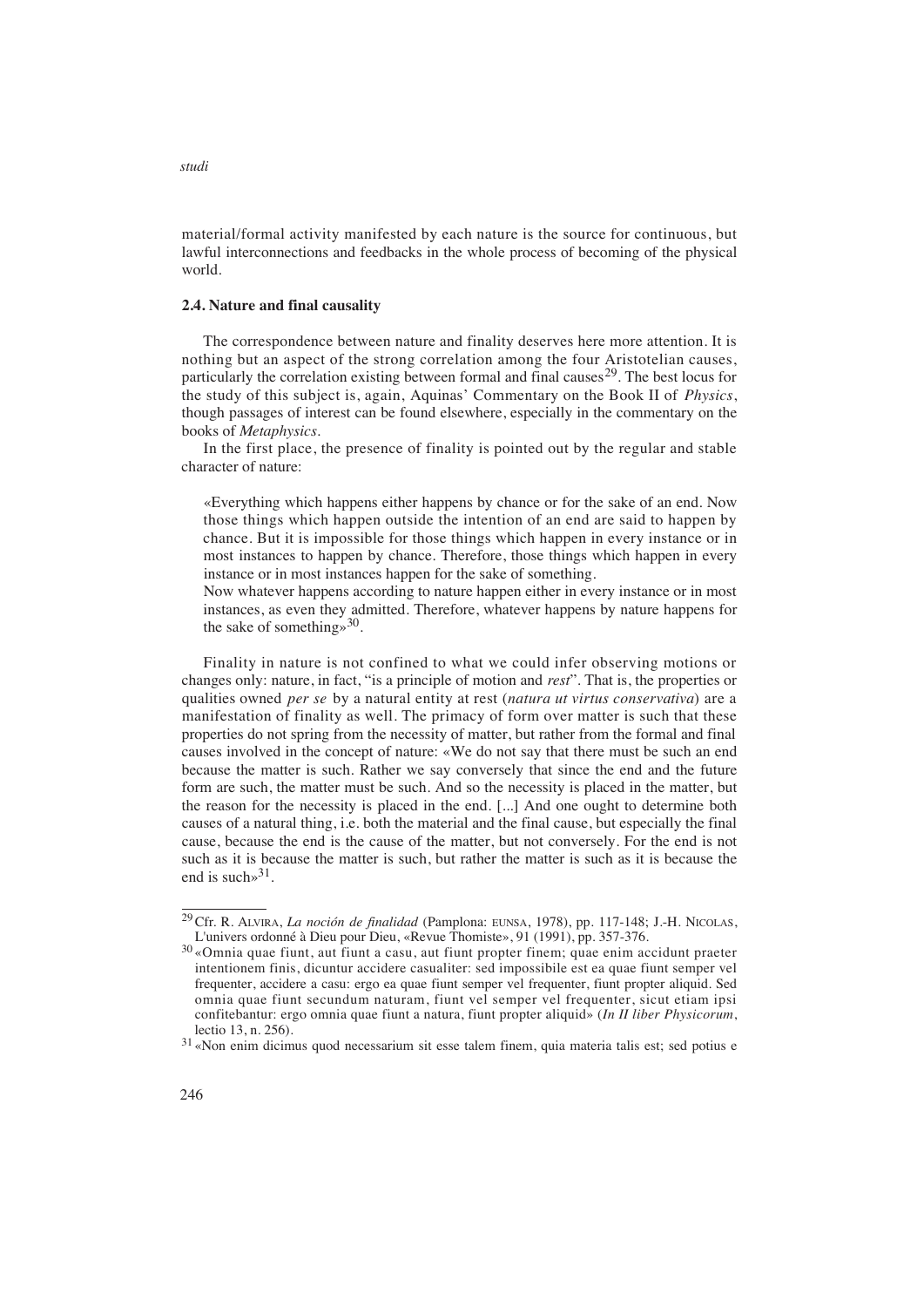In the second place, nature embodies a kind of natural tendency or appetite, intrinsic to its formal essence and in agreement with its potential receptivity. In other words, to be *according to nature* means to behave always in relation to a proper end:

«Things which happen naturally are done so that they lead to and end. Therefore they are disposed to be done in such a way that they are for the sake of an end. And thus nature seeks an end, i.e. nature has a natural disposition for an end $\frac{32}{3}$ .

Though Aquinas' commentary bears on the philosophy of nature, his mind cannot ignore a more general framework, which is theological in character. He looks at the whole of nature *as creation*, whose being and behaving depend on God's purposive plan. Nature is then compared with a sort of *art*. The good of each creature lies in fulfilling the intrinsic program it has been created for: «Hence, it is clear that nature is nothing but a certain kind of art, i.e. the divine art, impressed upon things, by which these things are moved to a determinate end. It is as if the shipbuilder were able to give to timbers that by which they would move themselves to take the form of a ship. [...] It is clear that nature is a cause and that it acts for the sake of something»<sup>33</sup>. In this case, the resort to the notion of "art" is made in a different context. Here, what Aquinas wants to stress is no longer the opposition between a natural thing and an artifact, but rather the observation that the more the skill of an art is put into practise, the more it resembles something "natural". Since inanimate bodies lack freedom, nature cannot *deliberate*, but it is not an handicap to the beauty and the perfection of its corresponding act: «Nor does the artisan deliberate insofar as he has the art, but insofar as he falls short of the certitude of the art. Hence the most certain arts do not deliberate, as the writer does not deliberate how he should form letters [...]. From this it is clear that an agent does not deliberate, not because he does not act for an end, but because he has the determinate means by which he acts. Hence, since nature has the determinate means by which it acts, it does not deliberate. For nature seems to differ from art only because nature is an intrinsic principle and art is an extrinsic principle»34.

converso, quia finis et forma talis futura est, necesse est materia talem esse. Et sic necessitas ponitur ad materiam, sed ratio necessitatis ad finem.

<sup>[...]</sup> Et naturalis quidem assignare debet utramque causam, scilicet materialem et finalem, sed magis finalem, quia finis est causa materiae, sed non e converso. Non enim finis est talis quia materia est talis: sed potius materia est talis quia finis est talis, ut dictum est» (*In II liber Physicorum*, lectio 15, nn. 272-273).

 $32$  «Sed ea quae fiunt naturaliter, sic aguntur quod inducuntur ad finem; ergo sic apta nata sunt agi, ut sint propter finem: et hoc est naturam appetere finem, scilicet habere aptitudinem naturalem ad finem. Unde manifestum est quod natura agit propter finem» (*In II liber Physicorum*, lectio 13, n. 257).

<sup>33</sup> «Unde patet quod natura nihil est aliud quam ratio cuiusdam artis, scilicet divinae, indita rebus, quae ipsae res moventur ad finem determinatum: sicut si artifex factor navis posset lignis tribuere, quod ex se ipsi moverentur ad navis formam inducendam. [...] Manifestum esse quod natura sit causa, et quod agat propter aliquid» (*In II liber Physicorum*, lectio 14, n. 268).

<sup>34</sup> «Nec artifex deliberat inquantum habet artem, sed inquantum deficit a certitudine artis: unde artes certissimae non deliberant, sicut scriptor non deliberat quomodo debeat formare litteras. [...] Ex quo patet quod non deliberare contingit alicui agenti, non quia non agit propter finem, sed quia habet determinata media per quae agit. Unde et natura, quia habet determinata media per quae agit, popter quod non deliberat. In nullo enim alio natura ab arte videtur differre, nisi quia natura est principium intrinsecum, et ars est principium extrinsecum» (*ibidem*).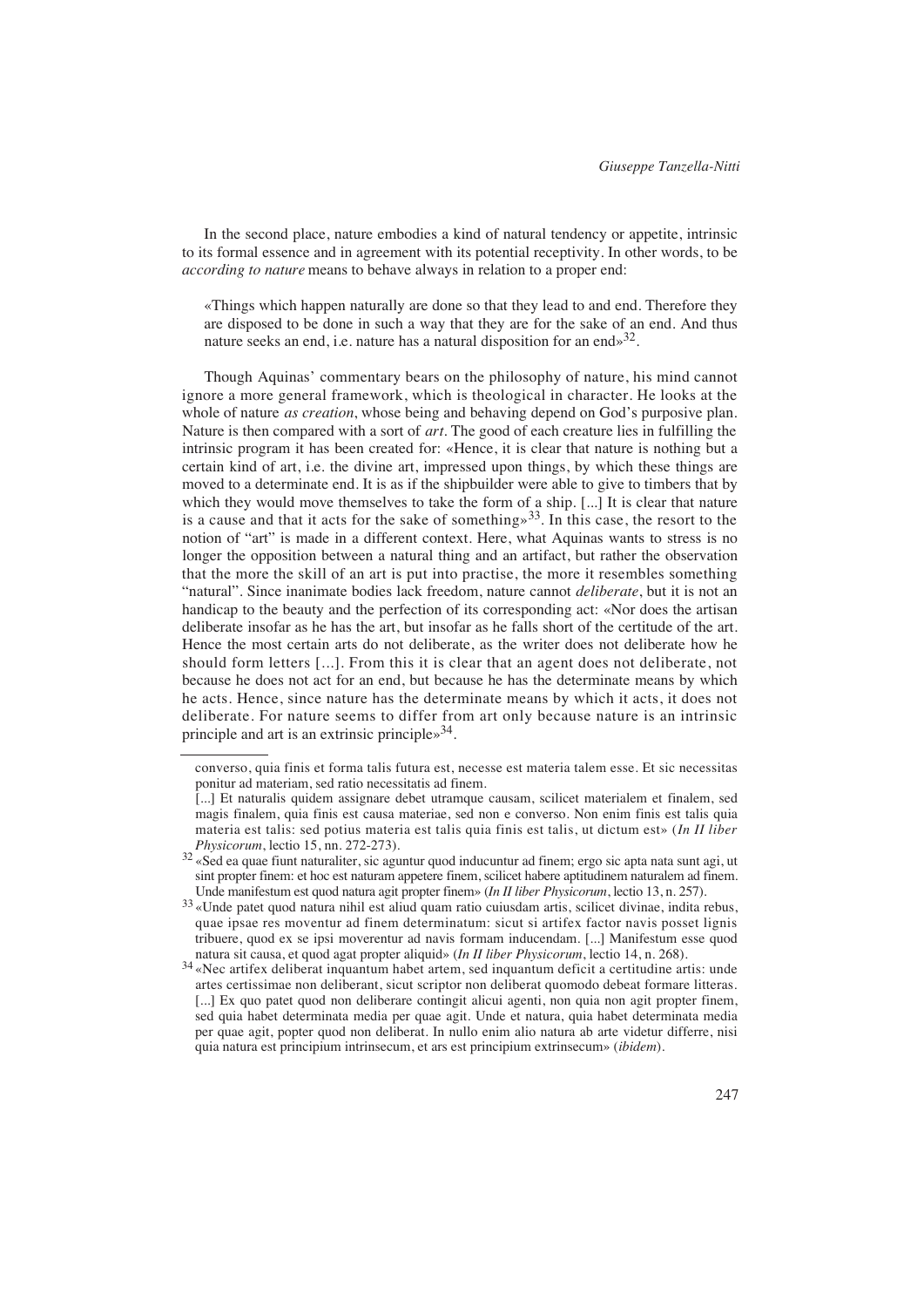God, the primary cause of the whole of creation, steers the universe towards its end, precisely through the action of each created nature. In a famous passage from his comment on Book XII of Aristotle's *Metaphysics*, Aquinas will say: «The nature of a thing whatsoever is a sort of tendency that the prime mover has inscribed in it, so aiming it toward a proper purpose. For it is clear that natural things act for a purpose —although they are not aware of this purpose — since they have received their tendency toward such purpose from the primary intelligent cause<sup> $35$ </sup>. In the *Summa* a similar argument will introduce the comment on the well known *fifth way*36.

God's overall plan for creation, that is, the history of the universe, is written in the formal specificity, i.e. in the nature, of each entity. Final causality operates from within, because of the intimacy of the act of being, and because nature is part of the metaphysical essence that each entity received as its own. Aquinas' universe is an ordered whole composed of parts so interrelated among themselves that they are acting upon one another or being acted upon by one another, in a way that everything is related to something else for the good of the universe as a whole. The more one thing is ordered to God, the more it results ordered with respect to all the other creatures.

Finally, when nature is considered as the complete ensemble of all that exists, its relation with God seems to be no longer that existing between primary and secondary causality, but that of the instrument with respect to its main agent: the whole of creation is a great instrument of God: «The whole of non-rational nature is compared to God as an instrumental to a principal cause $\frac{1}{2}$ .

#### **2.5. The originality of Aristotelian-Thomistic view of nature**

When compared with other views shaped in the forge of ancient Greek culture, Aristotle's conception of nature looks quite original. The kind of natural philosophy performed by pre-socratic thinkers was aimed at finding out a "special" single element, a sort of "first source" responsible for all the behavior and activity occurring in nature, but the search was confined within the domain of matter. When the quest for this first source was shifted from a single archaic element to the logic of infinite atoms of different species, the overall view remained strongly mechanistic in character. It was Plato, as is known, who gave an important turn to this philosophical reflection, stating that the source for the natural order, growth or activity of things, in order to be stable and real, had to transcend the material world and belong to the world of eternal ideas. The truth of nature is then absorbed in the idea of a cosmic Soul and, finally, in the idea of God. However, once the truth of all natural activity is detached from the world, the autonomy of nature is put up for discussion. The key for knowledge is then shifted from the realism of natural observations to the quest for mere coherence and rationality; the logic of discovery is replaced by the logic of abstract reasoning.

<sup>35</sup> «Et ipsa natura uniuscuiusque est quaedam inclinatio indita ei a primo movente, ordinans in debitum finem. Et hoc patet quod res naturales agunt propter finem, licet finem non cognoscant, quia a primo intelligente assequuntur inclinationem in finem» (*In XII Metaphys.*, lectio 12, n.  $2634$ 

<sup>36</sup>Cfr. *Summa Theologiae*, I, q. 2, a. 3.

<sup>37</sup> «Nam tota irrationalis natura comparatur ad Deum sicut instrumentum ad agens principale» (*Summa Theologiae*, I-II, q. 1, a. 2).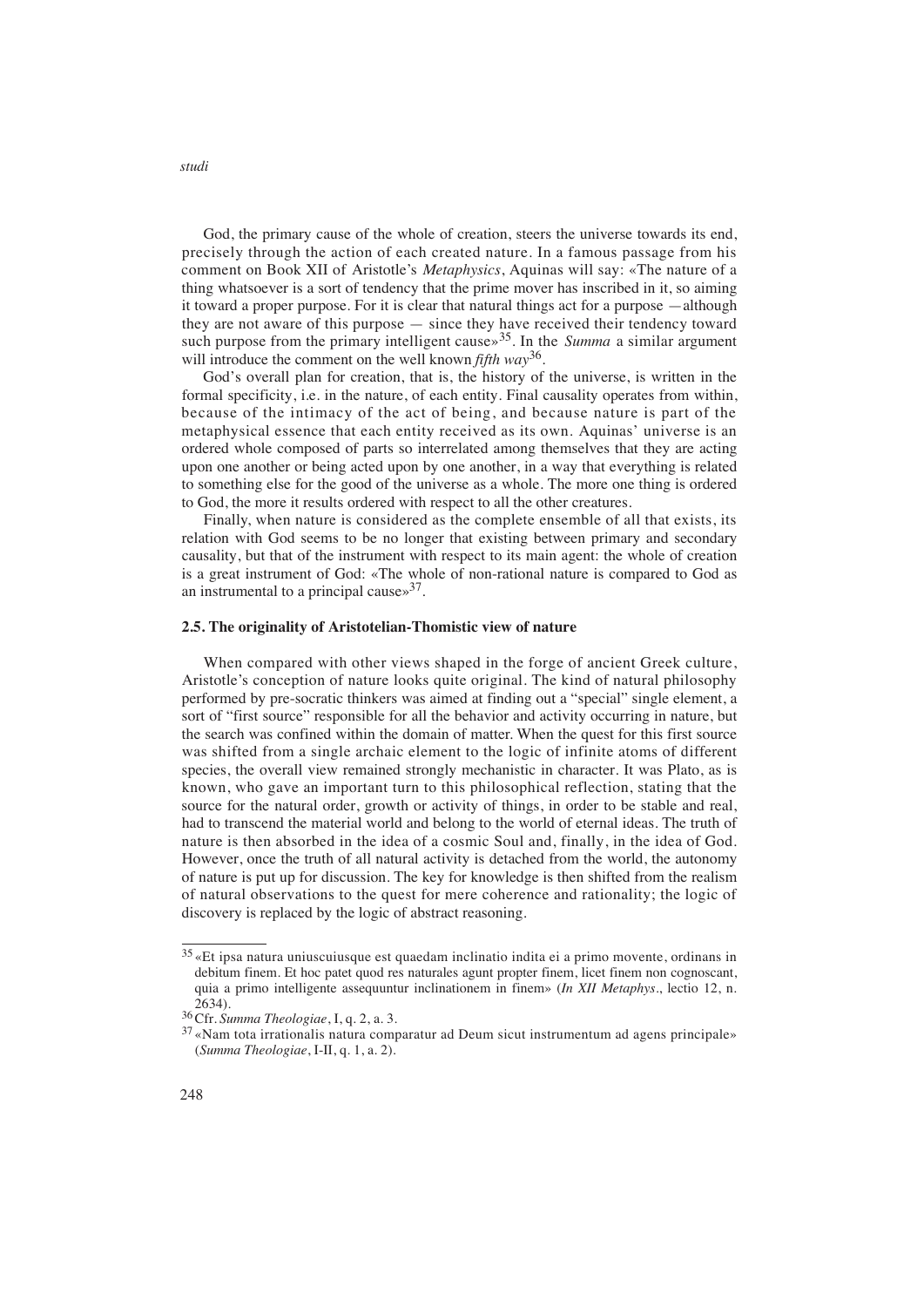According to the Aristotelian view, indeed, natural things have *in themselves* the source for their order, growth and activity: coherence follows observation. The nature of each thing is not an idea, but a form; it is not the weak image of a truth which lies out of the physical world, but rather an inner principle which let this truth to be known. At the same time it is not a material principle, but mainly a formal one: the priority of intellect over matter is then maintained (as Anaxagoras and Plato set forth), but the *reality* of nature is simultaneously affirmed and so rescued from the world of ideas<sup>38</sup>.

Moreover, the "intrinsic" character of nature has another aspect of originality. It is not conceived as a kind of power or occult quality which dwells in a thing by virtue of an extrinsic agent, a common view among almost all pre-socratic philosophers. Aristotelian philosophy of nature is foreign to any kind of vitalism. Nature is neither a sort of hidden motor-god which moves things from within («all things are full of gods», Thales would have said<sup>39</sup>), nor a particle of a cosmic intelligence the whole universe should be imbued with. In order to be an active principle, the Aristotelian concept of nature, as St. Thomas stressed in his Commentary, does not need to be either a *vis insita rebus* or a conventional efficient cause: it is enough for it to function in the line of a genuine formal causality40.

If we recall Plato's threefold causal partition among art, nature and chance, we should say that if in Plato's view the behavior of material things is mainly seen as a product of the art of God, and in Aristotle's view it is mainly the expression of their own nature (though in the level of secondary causality), Aquinas' conception achieves a further synthesis. His insight on the metaphysics of the act of being and on its composition with the essence clarify the harmony existing between the autonomy of the essence and the transcendental participation of being: the cosmos is indeed the work of art of God, but a work that God performs precisely through the autonomy of each created nature.

The originality we are speaking about seems to hold also if we turn to other conceptions of nature employed by modern and contemporary philosophy. On one side we have a number of attempts to interpret the behavior of what is natural in terms of material and mechanical causes only. In other words, Nature is assumed to be a machine. This was, in some way, the belief of Descartes, Spinoza and Comte, of the philosophers of the Enlightment, of the dialectical materialism and then of neopositivism up to the beginning of the XX century. Although showing a spectrum of different colors, the light of their perspective is the same, and remarkably bent towards a mechanistic view. On the other side we find those attempts originating from the thought of Hegel, and especially from the German *Naturphilosophie* developed by Schelling. They are perhaps the best example of how an idealistic view of Nature is capable of balancing the scale towards the opposite bent. In this second philosophical perspective occurs the revival of modern vitalism, in some way hidden in the thought of Leibniz, and then brought into light by the Romantic reaction to the mechanistic theory of the Enlightment. Similar to some ancient cosmovisions, Nature is seen again as a living organism, moved by a cosmic soul, or by the action of non-mechanical laws, which endow every thing with coherent and vital forces.

<sup>38</sup> See on this point J.A. WEISHEIPL, *The Concept of Nature*, o.c*.*, p. 5.

<sup>39</sup>Thales'conclusion was reported by Aristotle himself: cfr. *On the Soul*, Book I, Ch. 5, 411a.

<sup>40</sup>Cfr. J.A. WEISHEIPL, *The Concept of Nature*, o.c., pp. 15-17.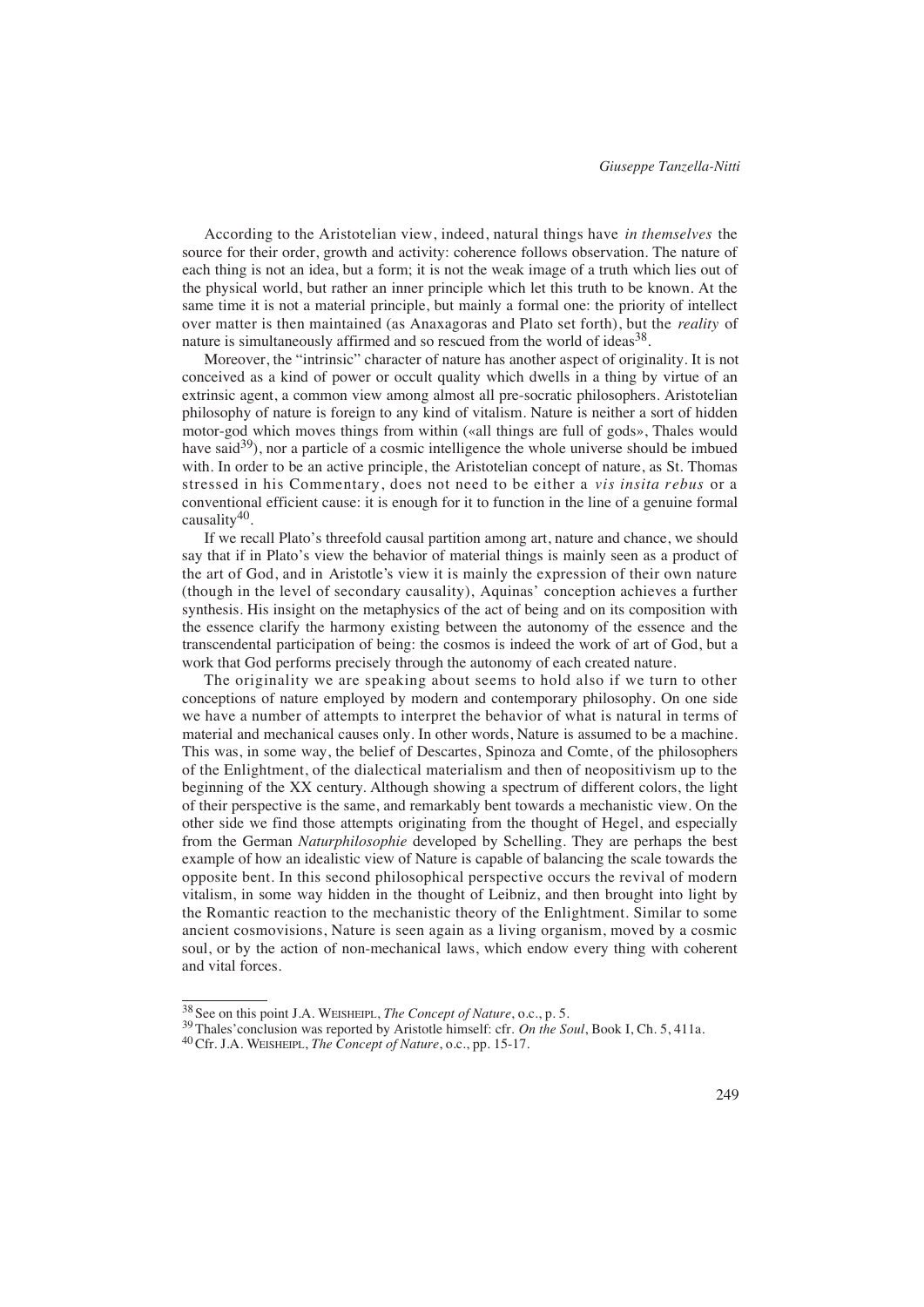A last consideration regards the concept of nature, more precisely that of *reality*, underlying Whitehead's process philosophy. It is worth mentioning that an author like Weisheipl was inclined to find a remarkable similarity with the Aristotelian conception, once the Whiteheadian idea of "life" is grasped in the correct way41. I would only add that a careful study of the theme is certainly desirable and it would play a key role in contemporary philosophy of nature. It is known, in fact, that Whitehead's philosophy has a great influence over both scientific and theological circles, many of which are not insensitive to the need to reach a more satisfactory explanation of the relation between God and Nature<sup>42</sup>

## **3. Nature, Natural Sciences and Natural Laws**

Turning to the questions we put forward in the Introduction, one might ask whether the philosophy of nature of Aquinas'Commentary to the *Physics* has any relevance for a better understanding of the epistemology of the natural laws of physics. Do the elementary properties, the numerical constants or the fixed qualities associated with a phyisical entity, have any relation with the *nature* of that thing? Are the physical laws that science discovers and tries to represent by means of a mathematical language, a visible effect of that regular operating principle expressed by the concept of nature? The entire question, of course, is much more problematic than what, at first sight, a plain correspondence between the philosophical and the physical aspects of our subject might suggest. We should begin by asking, for instance, whether elementary properties of matter have only a conventional value or, by contrast, reflect an objective aspect of the physical world. Concerning scientific laws, we are asked to reconcile the regularity required by the philosophical notion of nature with our approximate, ever changing, or even revolutionary ways of doing science. As we mentioned above, quantum mechanics and complexity are thought to set, in this respect, a noticeable challenge.

Since the previous questions are much more general and profound that the aim of this short essay, my concern will be only to supply some basis to prove the two following statements:

a) the philosophical content we associated with the Aristotelian-Thomistic notion of nature is consistent with the more usual epistemological frameworks employed by contemporary science;

b) the philosophical concept of nature is a notion which both the activity and the intelligibility of natural sciences implicitly rest upon.

We would like to add that the philosophical reflection of scientists, when they comment on their research work, will provide useful insights to achieve this goal. But prior to entering into the theme we need an epistemological clearing up.

#### **3.1. Nature and determinism: an epistemological clarification**

At a first glance, a philosophy of nature sensitive to the notions of regularity and

<sup>41</sup>Cfr. *ibidem*, p. 23.

<sup>&</sup>lt;sup>42</sup> For an introductory review on this subject, cfr. C. WASSERMANN, Individuality and Flux, in *Studies in Science and Theology*, «Labor and Fides», 1 (1993), pp. 141-158.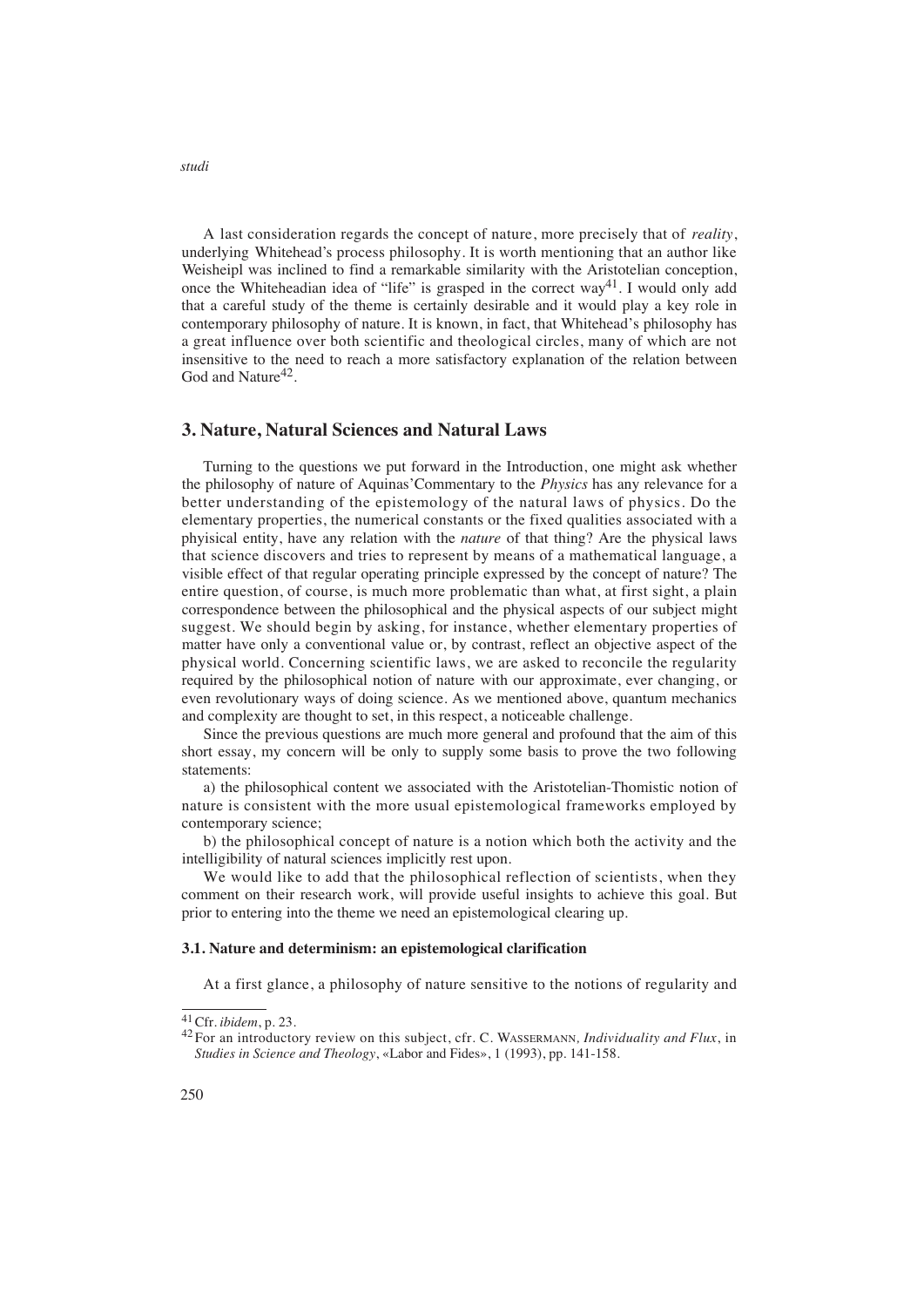stability could seem more in tune with those mechanistic and deterministic views of physics which have been placed in question by contemporary science. Heisenberg 's uncertainty principle, the problem of a *non-local* theory posed by the Einstein-Podolsky-Rosen paradox, by Bell's inequality theorem and, more recently, by the unusual outcome of Aspect's experiment, are all results that have definitively pointed out the limits of that *classical* view of doing science. The physics of irreversible and complex processes has shown that predictability is a privilege owned by very few departments of natural science. From a more general standpoint it is thus necessary to clarify whether the Aristotelian-Thomistic concept of nature actually involves a deterministic view of physics.

First of all, we should distinguish which kind of indeterminism we are dealing with. If by indeterminism we mean the sheer absence of any ontological determination, that is to deny the possibility that a material entity could be *something specific*, at least under some definite aspect, it is clear that such a view is not reconcilable with that concept of nature we discussed in Section I. The philosophical perspective implicitly assumed by this kind of indeterminism is that of an indefinite, ever changing process of becoming, seen as the *ultimate* explication of what reality is. What such perspective is intended to hold is not only the opinion that reality is a process (a fact about which everyone, though with some nuances, would agree), but that also within and at the bottom of this process, there is no subject at all. The physical world would be the result of indeterminate free choices of indeterminate material elements, without any kind of real persistent principle or rule other than the logical and subjective rules of our reason.

Conversely, if by indeterminism we mean the lack of a mathematical formalism capable of bridling a phenomenon into a predictable space-time history; or, also, the impossibility of foreseeing the whole spectrum of interactions that a certain particle or process might display, including the absence of any reliable algorithm to compute the probabilities associated with that spectrum, then this second kind of indeterminism does not oppose the philosophical concept of nature. The existence of a specific nature of a thing, in fact, means neither the computability of its complete physical behavior (in the sense of the representation of all its possible operations by means of a Turing machine), nor the mind's *a priori* control over all the interactions it might realize. It only means the persistence of a real subject whose way of being and operating is always the same, according to a specific metaphysical substratum. If we assume that reality is a process, then the process itself must be something definite, with principles that are not processes.

We can argue in a similar way concerning the relation between the notion of nature and the old mechanistic view of Nature that present-century science has now disowned. The rationale of that view was to analyze physical structures in terms of their component elements and to define them reductively, on the basis of the control we achieved over them with the help of a powerful physico-mathematical formalism. The rationale of the Aristotelian-Thomistic concept of nature, on the contrary, is to put the source for intelligibility in the behavior of natural phenomena themselves, leaving them open to the richness of their phenomenology, which is something received from the outer world and not imposed by our mechanistic formalism. The notions of regularity or stability are linked to nature's ontological *relative* necessity, not to its empirical determinism. Moreover, since nature is primarily meant as a form, it fosters precisely the grasping of those unifying and coordinated principles whose role is particularly relevant for today's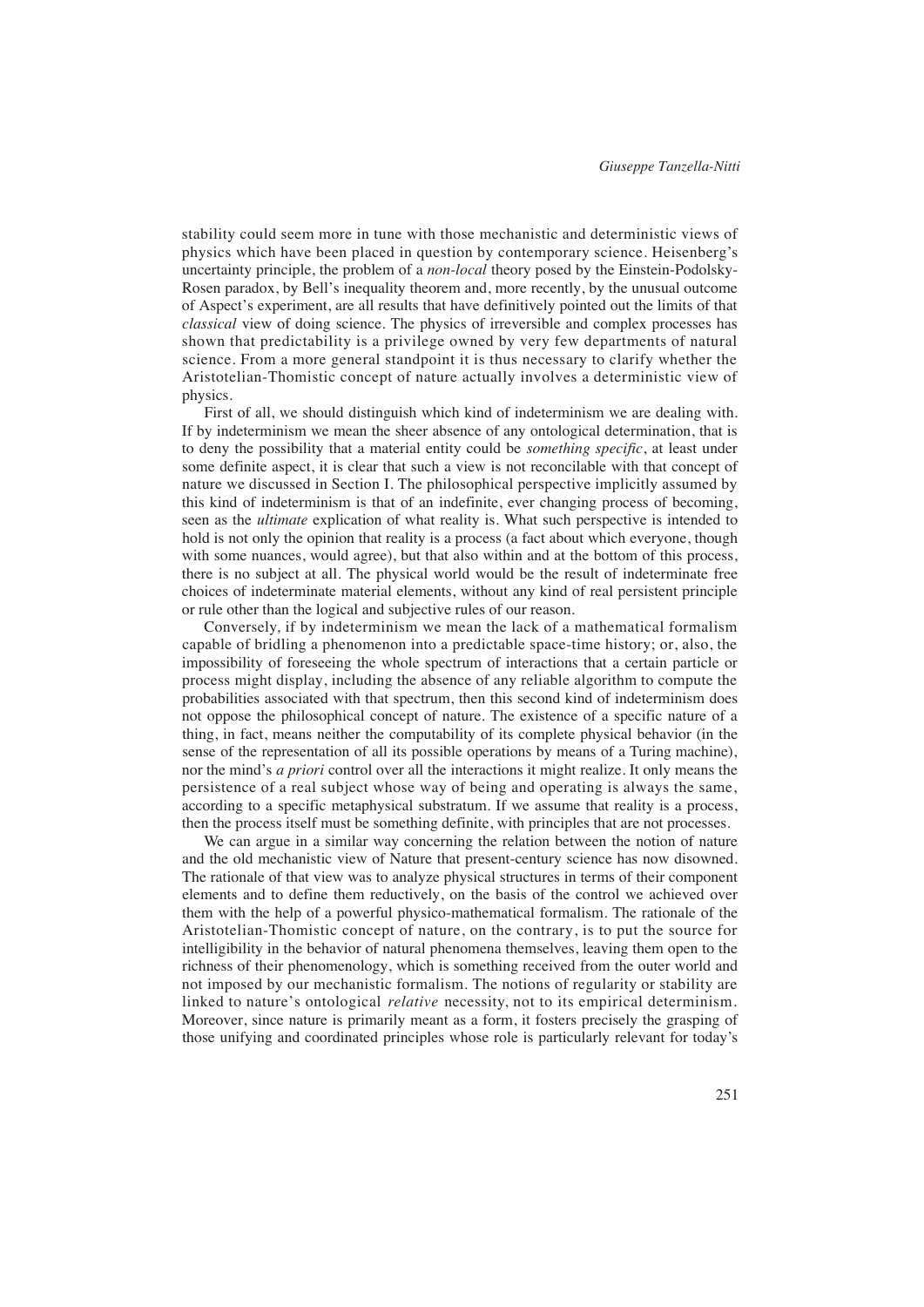science, especially for those phenomena or processes that must be approached in terms of their *unbroken wholeness*43.

Finally, it should be added that mechanism and determinism, as they were developed especially in the natural sciences of the modern age, did not stem *directly* from the belief in eternal laws imposed by the will of an immutable law-ruler. They were rather the result of the irruption of mathematics and exact computing tecniques into a philosophical environment consistent with that belief. Medieval embryonic science was much less deterministic than the science of the Enlightment, certainly better prepared to endorse Laplace's famous project.

#### **3.2. The specific nature of physical reality**

When scientists approach the study of the material world, they look at natural phenomena trusting in two basic tenets: the principle of *lawfulness* and the principle of *uniformity*. In identical conditions, using the same experimental layout, or within the same logical framework, nature is expected to behave in the same way. When something unexpected occurs, we do not invoke the bare indetermination of reality as a satisfactory explanation for that oddness. The researcher first tries to enlarge his conceptual context, and then searches for a more general or deeper regularity of behavior. Without this presupposition of lawfulness in nature, there would be neither science, nor a universal and communicable know-how<sup>44</sup>.

Stability and regularity are always seen in relation to the *specificity* of the physical world. Nature is not only "something", but "something specific". The fixed physical parameters of an electron; the identical behavior of a photon in identical boundary conditions; the existence of a gravitational field which is always associated with a mass: these are all examples of properties that, insofar as they are incapable of being furher grounded on ever more basic elementary behaviors, can be legitimately considered *natural* properties. They must embody, at some level, a sort of physical correspondence to the *meta*-physical notion of essence and, when seen in the light of an operating "principle of motion and rest", to the philosophical notion of nature<sup>45</sup>.

<sup>43</sup> For a review on these changes of perspective in science, see D. BOHM, *Postmodern Science in a Postmodern World*, in *The Reenchantment of Science*, D. Griffin ed. (New York, 1988), pp. 57- 68.

<sup>&</sup>lt;sup>44</sup> «It is matter of experience that each physical reality in the universe steadfastly insists on being itself; it behaves in a characteristic way and, in a sense, refuses to behave in any other way. In other words, any physical reality manifests determined properties and behavior; and it is through such characteristics that different realities can be recognized. This is the very foundation of physical science» (J.A. WEISHEIPL, *The Concept of Nature*, o.c*.*, p. 16).

<sup>45</sup> The possibility of a *bridge* between these two different, but converging physical and philosophical approaches to the notion of nature has been pointed out by various authors: cfr. R.J. CONNELL, *Matter and Becoming* (Chicago: The Priory Press, 1966), espec. pp. 152-157; P. DURBIN, *Philosophy of Science: an Introduction* (New York: McGraw Hill, 1968), espec. pp. 207-214; W.A. WALLACE, *The Measurements and Definition of Sensible Qualities*, «New Scholasticism», 39 (1965), pp. 1-25.

<sup>«</sup>If an electron is an elementary body, then its particular characteristics have their ground in the substantial form (whose *particular* nature is unknown) which, along with primary matter, constitutes the electron's substance [...] Indeed the physicist comes very close to saying what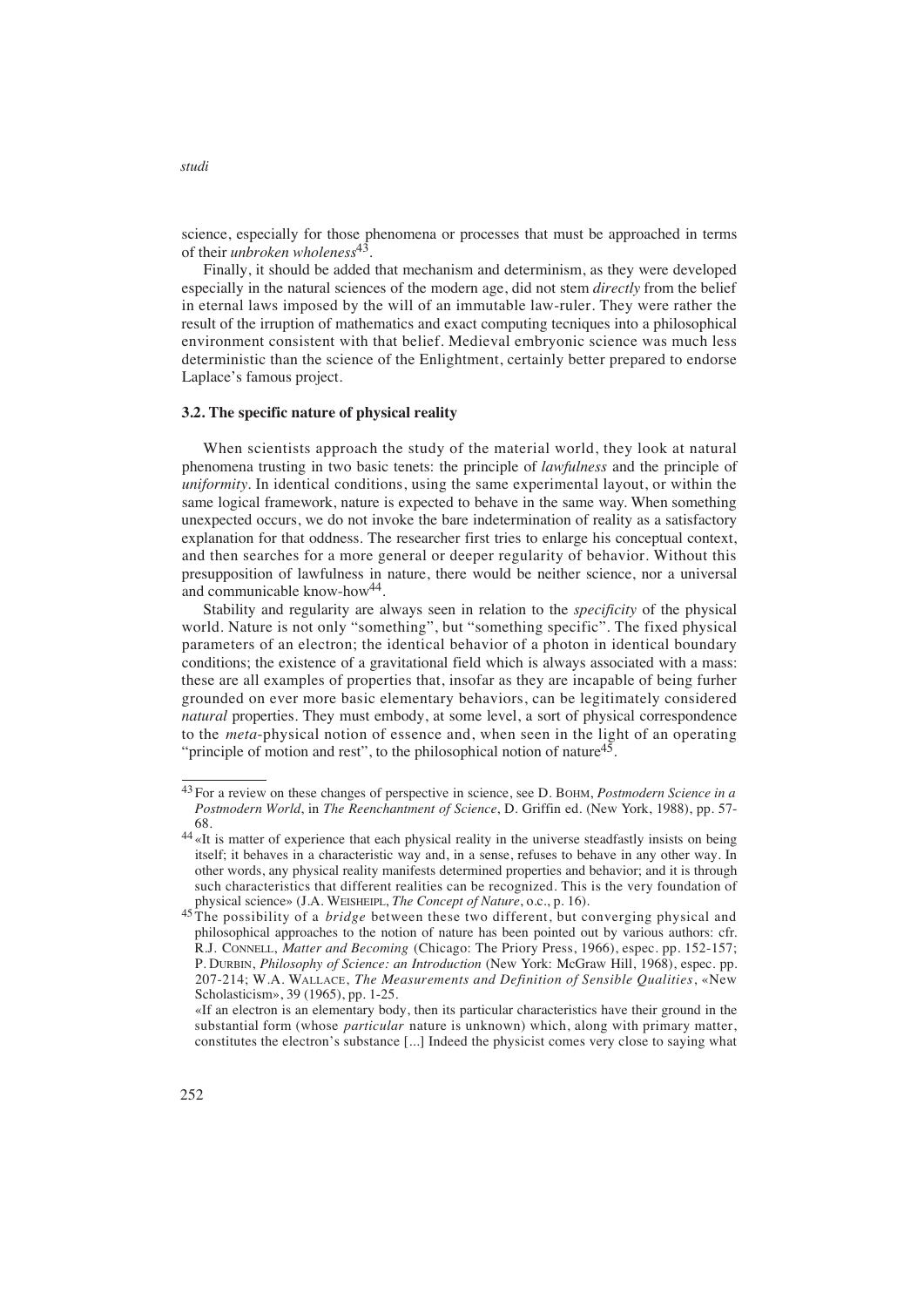A good example of how relevant is an implicit concept of nature for the activity of science, is the reflection of many researchers on the role played by those physical or chemical constants called *constants of nature*. Contemporary cosmology has shed much more light on their importance, by pointing out the fine-tuning they provide for the very existence of the universe and for its coherent evolution towards organized structures, life included<sup>46</sup>. However, well before the more recent discovery of their *anthropic* finetuning, Max Planck emphasized that, thanks to their universality, many of these constants allowed us to derive units of mass, length, time or temperature that «are independent of specific bodies and substances, and necessarily keep their meaning for all times and for all cultures, even for extraterrestrial and extrahuman cultures, and which can be designated as natural units»47.

Such reflections were not offered only by Max Planck or Albert Einstein, whose well known epistemological realism prompted them to maintain that physical constants were something *given* in the deepest ontological sense. Even a scientist like Niels Bohr, whose epistemological framework was notably bent towards idealism, was impressed by the stability of matter. In a dialogue reported by Heisenberg, Bohr seems to refer to a concept which recalls nearly that of a metaphysical *form*:

«But for me the starting point was the stability of matter which from the standpoint of traditional physics is a pure wonder [...] By stability I mean that the same substances always occur with the same properties, that the same crystals are formed, that the same chemical compounds arise, etc. *There is then in nature a tendency to produce specific forms* — I employ the word forms now in the most general sense — and to always reproduce anew these forms, even when they have been disturbed or destroyed»48.

When expressed in terms of contemporary scientific thought, the Aristotelian-Thomistic perspective is nothing but the suggestion that all natural phenomena rest upon an ontological substratum which accounts for their stable properties and regular

form truly is. Certainly, the physicist with a theoretical (rather than mechanical) attitude toward his science (a man like Heisenberg, for example) is considerably closer in his philosophical understanding of the fundamental principles of natural things than the larger part of the philosophers. The reason for this superiority is the greater tie the scientist has to the facts. His procedures are stringently measured by them, whereas philosophers find it easy to remove themselves from reality, and many consider their philosophical activities not as an attempt to explain what is given but as an effort to construct an image of it. For this reason, too, the somewhat artificial separation of philosophical problems from those of science, has worked to the detriment of philosophy. And the separation also has, I think, disadvantages for the scientist; for, it leaves his understanding of his science incomplete» (R.J. CONNELL, *Matter and becoming*, o.c*.*, pp. 152-153).

<sup>&</sup>lt;sup>46</sup>Cfr. B. CARR, M. REES, *The Anthropic Principle and the Structure of the Physical World*, «Nature», 278 (1979), pp. 605-612; J. BARROW, F. TIPLER, *The Anthropic Cosmological Principle*, o.c.

<sup>47</sup>Words by M. Planck, quoted by S. JAKI, *The Roads of Science and the Ways to God*, o.c*.*, p. 170.

<sup>48</sup>Words by Niels Bohr in W. HEISENBERG, *Der Teil und das Ganze* (Munich, 1969), translated and quoted by E. CANTORE, *Scientific Man. The Humanistic Significance of Science* (New York: ISH Publications, 1977), p. 97. The italics is ours.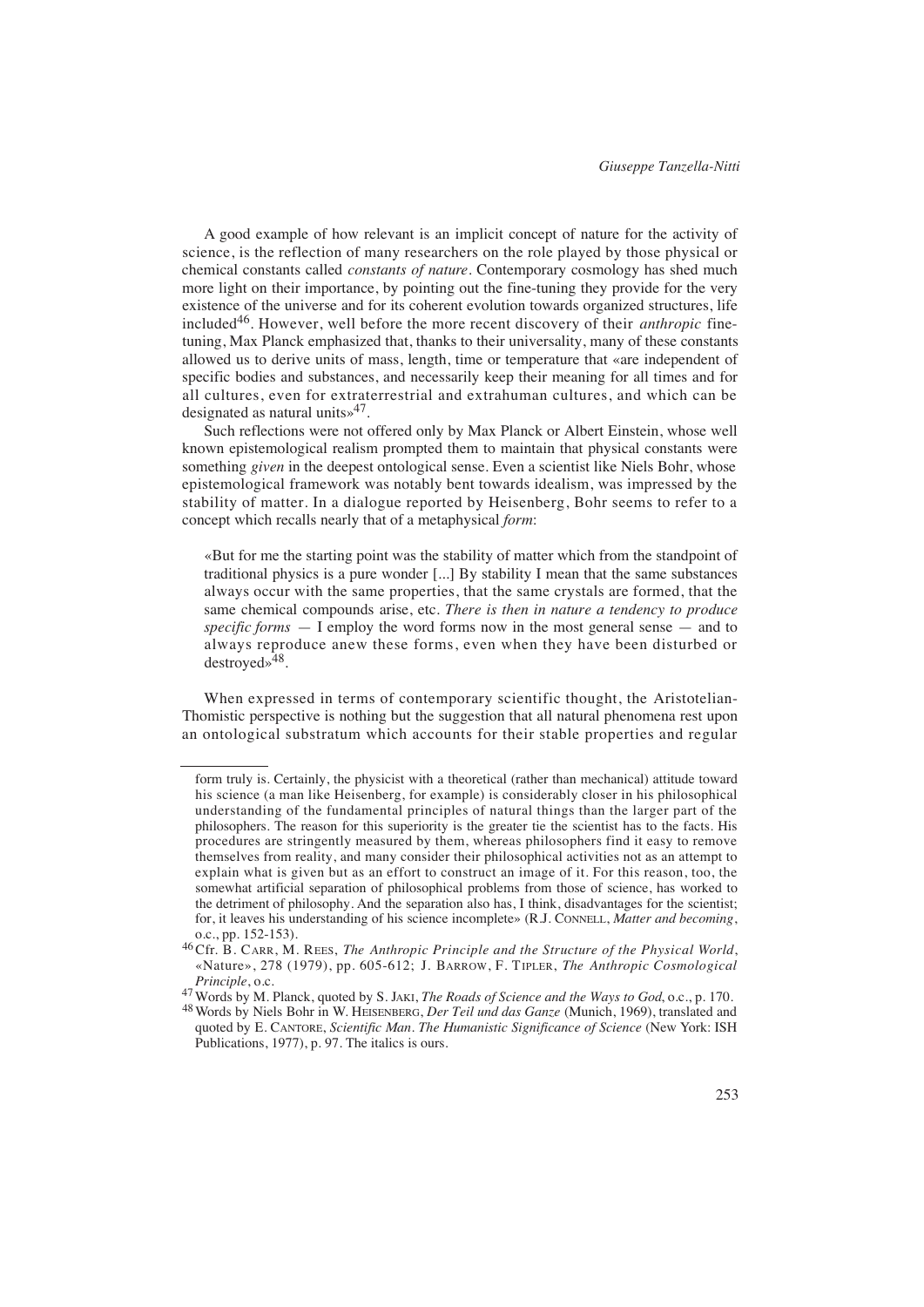interactions. The *stability* of natures, however, does not mean that any change in the value of physical constants or of other basic natural properties would be absolutely impeded; it only means that all natural phenomena must be understood in terms of some ultimate principles of specificity, which allow the world to be precisely what it is and the way it is, and not otherwise.

In agreement with the philosophical realism shared by the largest majority of scientists, such principles are something that science does not create, but receives: natural properties of matter have a character of *givenness*. Science is possible because things have a nature, and things of the same nature have an identical behavior, in the same identical conditions, in different regions of space-time. Within their own method, the natural sciences do not deal with the cause or the origin of those intrinsic principles or of that ontological substratum, because the necessary condition for them "to have a method" is precisely that all that must exist. The philosophical concept of nature stands for science as a source of intelligibility, which anticipates and gives foundation to any experimental description or observation performed on the empirical level. This ontological perspective holds no matter how deep or varied the analyses of science may be, because this ontological perspective concerns a distinct formal object.

#### **3.3. The world of quantum reality**

Are the principle of *lawfulness* and the principle of *uniformity* still meaningful when we turn to the strange world of quantum mechanics? Without any doubt, the phenomenology of quantum physics involves a concept of *reality* not identical to that employed by our common-sense experience, which is based on a strictly causal, almost deterministic space-time. Here we bump into conceptual entities which seem to be *superpositions* of different realities, as occurrs for the particle-wave dualism, or for the ensemble of quantum states we need to describe the actual state of a particle by means of its Schrödinger's equation. In such a quantum world, Heisenberg's principle puts severe constraints on the determination of what exactly happens, and "a spooky action at a distance" (to quote Einstein's words) seems also to work, at least to account for some odd aspects of non-locality.

If, instead of analyzing which kind of reality might underlie the phenomenology of the quantum world, we simply ask whether such reality is consistent  $-$  at least at a certain level — with the presence of those "intrinsic principles of specificity and regularity" we discussed in the previous subsection, I conjecture that the uncertainties introduced by quantum mechanics do not compel us to reject the philosophical concept of nature.

A non-negligible fact is that the odd *microscopic* reality ruled by quantum theory is able to explain the stable and regular behavior of *macroscopic* properties of physical elements and chemical compounds. The computer I now use to prepare this paper, for example, works thanks to the electronic quantum interchanges put in act by its microprocessors, but I am absolutely sure that the screen will display the same symbols at the action of the same keys and that, once I turn it off, the whole device will work again in few hours  $-$  exactly in the same way and without loosing any piece of the typed text.

In addition, many of the physicals constants whose invariant value was seen by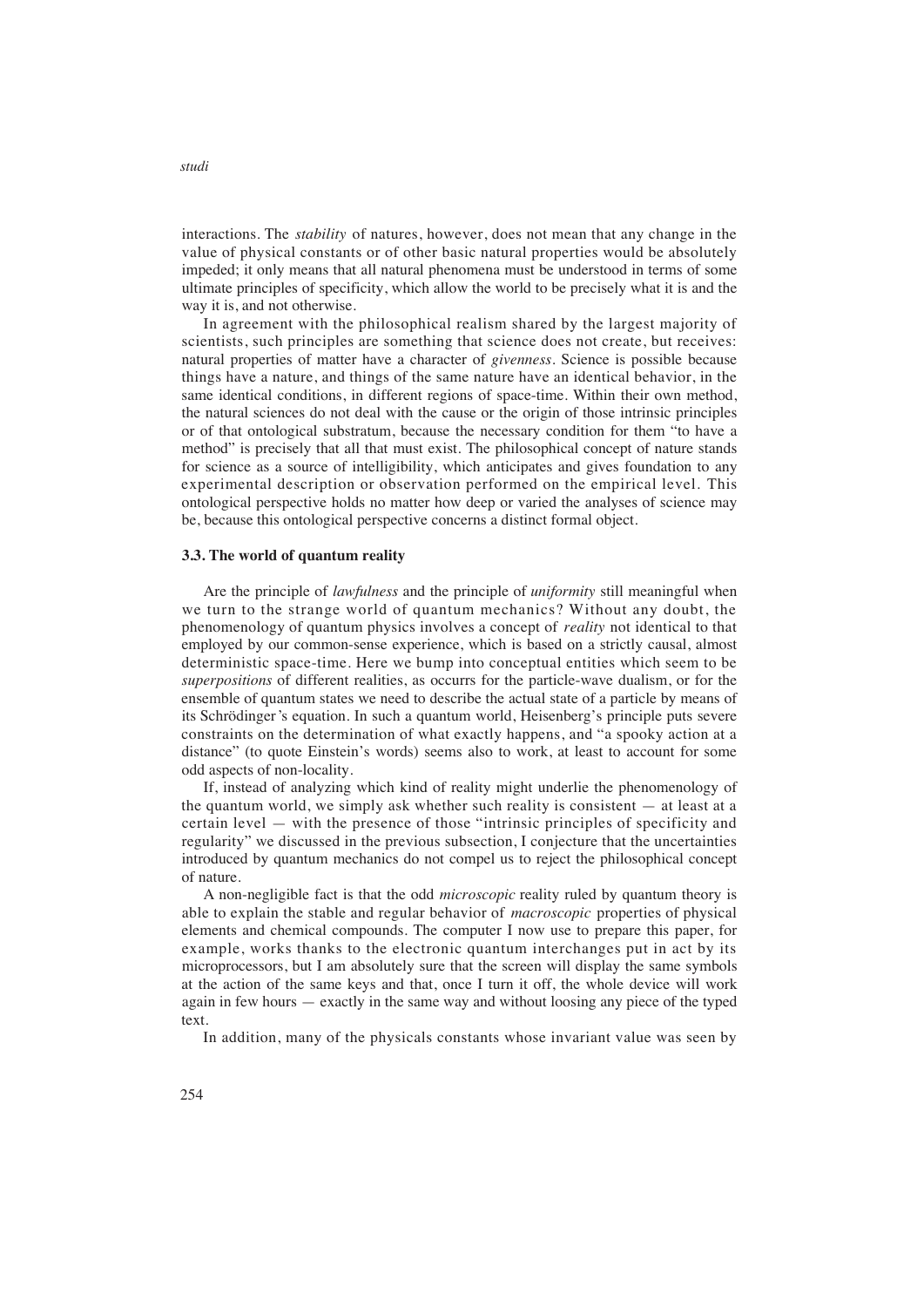scientists as a sort of miracle, are complex combinations of numerical quantities which have a fundamental role in the whole physico-mathematical set-up of quantum theory. The gyromagnetic ratio of the proton  $g_p$ , for instance, is a quantity which depends on all the details of strong interaction physics, and it is uniform, within a high degree of accuracy, over the whole observable space-time marked by the positions of distant galaxies and quasars<sup>49</sup>. Similar considerations could be applied to the adimensional constant of electromagnetic interaction  $\alpha_{em}$ , which most of the behavior of the atomic structure is based on, or to other physical constants.

As pointed out by John Barrow, a quantum world, along with all its strangeness and indeterminacy, and not a deterministic Newtonian world, is precisely what we need to have stable and regular properties of matter:

«Although the uncertainties introduced by the quantum picture of reality are often stressed, this same quantum structure is absolutely vital for the stability, consistency, and intelligibility of the physical world. In a Newtonian world, all physical quantities, like energy and spin, can take *any* values whatsoever. They range over the entire continuum of numbers. Hence, if one were to form a "Newtonian hydrogen atom" by setting an electron in circular orbit around a single proton then the electron could move in a closed orbit of any radius because it could possess any orbital speed. As a result, every pair of electrons and protons that came together would be different [...] There could not exist a well-defined element called hydrogen with universal properties, even if there existed universal populations of identical electrons and  $protons \times 50$ .

As remarked by John Polkinghorne, «we are presented with a picture of the physical world that is neither mechanical nor chaotic, but at once both open and orderly in its character. A simple everyday notion of objectivity is too limited an account even for physical reality»<sup>51</sup>. Thus, the hesitation in accepting an objective reality at the basis of the quantum world depends more on the awareness that our common-sense concepts are inadequate to describe that reality than on the inadequacy of a real and objective world as such.

There is no doubt that the assumption of a completely idealistic perspective, insofar as it states not only a gnoselogical, but also a deep ontological indeterminism, is hard to reconcile with that "intrinsic principle of specificity and regularity" entailed by the philosophical concept of nature. However, none among the milestone experiments of quantum mechanics compel the observer to reject the existence of that realistic, nonindeterministic substratum of specificity<sup>52</sup>. The rejection of this latter is rather the

<sup>&</sup>lt;sup>49</sup> Cfr. A. TUBBS, A. WOLFE, *Evidence for Large-Scale Uniformity of Physical Laws*, «The Astrophysical Journal Letters», 236 (1980), pp. 105-108.

<sup>50</sup> J.D. BARROW, *Theories of Everything*, o.c*.*, p. 197.

<sup>51</sup> J. POLKINGHORNE, *The Quantum World*, in *Physics, Philosophy and Theology. A Common Quest for Understanding*, R. Russell, W.R. Stoeger, G.V. Coyne, eds. (Città del Vaticano, 1988), p. 341.

<sup>&</sup>lt;sup>52</sup> On the epistemological legitimacy of building satisfactory views of quantum reality or quantum ontologies see also S. BERGIA, V. FANO*, The Search for a Quantum Reality*, in *The Foundations of Quantum Mechanics,* (Dordrecht: Kluwer, 1995), pp. 43-58.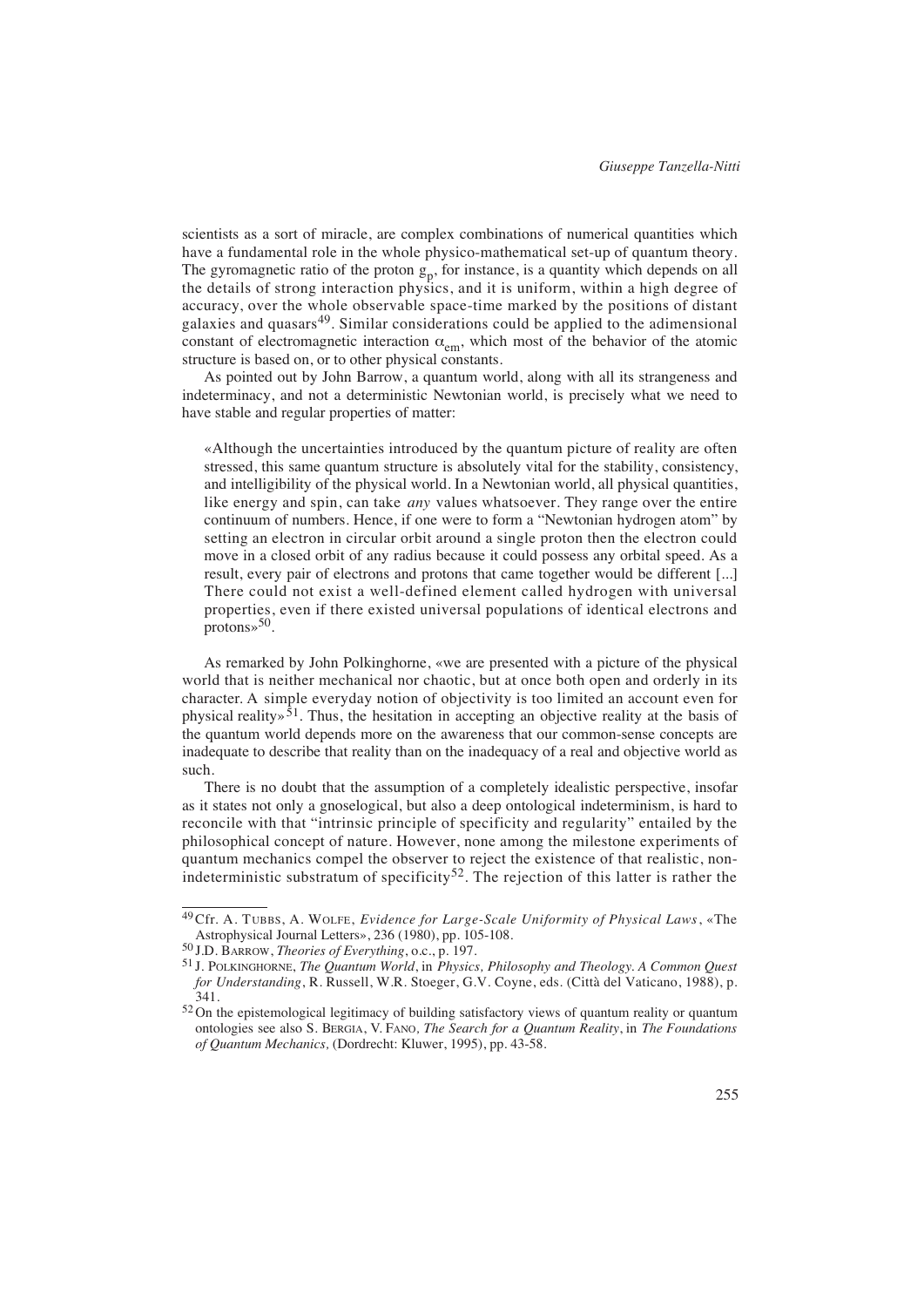backlash of an idealistic framework assumed to interpret the odd behavior of some experiments.

The philosophical discussion associated with von Neumann's theorem about the impossibility of "hidden variables" and the discussion related to the "Copenhagen interpretation" of quantum mechanics are perhaps the best known examples of how that idealistic backlash can work. Actually, well before 1966, when John Bell provided a successful criticism of von Neumann's theorem, David Bohm developed at the beginning of the 1950's an interpretation of quantum mechanics, based on the role of hidden variables, which worked as well as the Copenhagen interpretation, but with a much more realistic view of quantum phenomenology<sup>53</sup>. More recently, starting from Mach's original principle of a global action of the universe over every single event and using the ideas contained in the Wheeler-Feynman model of electromagnetic radiation, John Cramer has suggested a "transactional interpretation" of quantum mechanics, which avoids the uncomfortable Copenhagen rule that the status of a quantum event is determined by the observer, whose measurement forces reality to collapse into a specific actual state. The "instantaneous feedback" of an action-at-a-distance process claimed by the Einstein-Podolsky-Rosen paradox (1935), or by the Aspect experiment (1980s), as well as the interference pattern of heavy atom diffraction waves observed in the early 1990's, can all be interpreted in the framework of Cramer's theory, which provided a different view of wave propagation in time when we turn to the microscopic scale<sup>54</sup>. In summary, there are no sound bases to maintain that the principle of lawfulness and the principle of uniformity are not valid also for the quantum world, since the rejection of those principles depends more upon the philosophical perspective assumed *to interpret* that world, than upon the experimental results in themselves.

## **3.4. Natural laws and scientific laws**<sup>55</sup>

Most of the scientists' reflections quoted above continue to hold when the notion of "natural properties" is extended to include the notion of "natural laws" as well. The belief in their stability and universality underlies the conceptual frameworks of almost all the most productive scientific theories. The principle that physical laws determined in our laboratories apply at all points of space-time is, for instance, the fundamental assumption of cosmology<sup>56</sup>. It is hardly a daring assumption, given that Maxwell equations, to cite but an example, are accurately valid over a range that spans about 36 order of magnitudes  $(10^{36})$ , from the subatomic particles up to size of galaxies.

<sup>53</sup>Cfr. D. BOHM, *A Suggested Interpretation of Quantum Theory in Terms of "Hidden" Variables*, «Physical Review», 85 (1952), pp. 166-193.

<sup>54</sup> For a recent review on Cramer's suggestion, cfr. J. GRIBBIN, *Schrödinger's Kittens and the Search for Reality* (Boston-New York: Little, Brown & Co., 1995).

<sup>55</sup>Cfr. on this theme: R. FEYNMAN, *The Character of Physical Law*, o.c.; D.M. ARMSTRONG, *What is a Law of Nature* (Cambridge: Cambridge University Press, 1985); J. BARROW, The World *within the World*, o.c *.*, Chapts. V and VI; IDEM, *Theories of Everything*, o.c*.*, Chapts. II, V and VII; P. DAVIES, *The Mind of God*, o.c*.*, ch. III; *Quantum Cosmology and the Laws of Nature*, R. Russell, N. Murphy, C. Isham eds., Città del Vaticano, 1993 (espec. the contributions by W.R. Stoeger, P. Davies and J. Polkinghorne).

<sup>&</sup>lt;sup>56</sup> For more information on this point see the volume S. HAWKING, G. ELLIS, *The Large Scale Structure of Space-Time* (Cambridge: Cambridge University Press, 1973).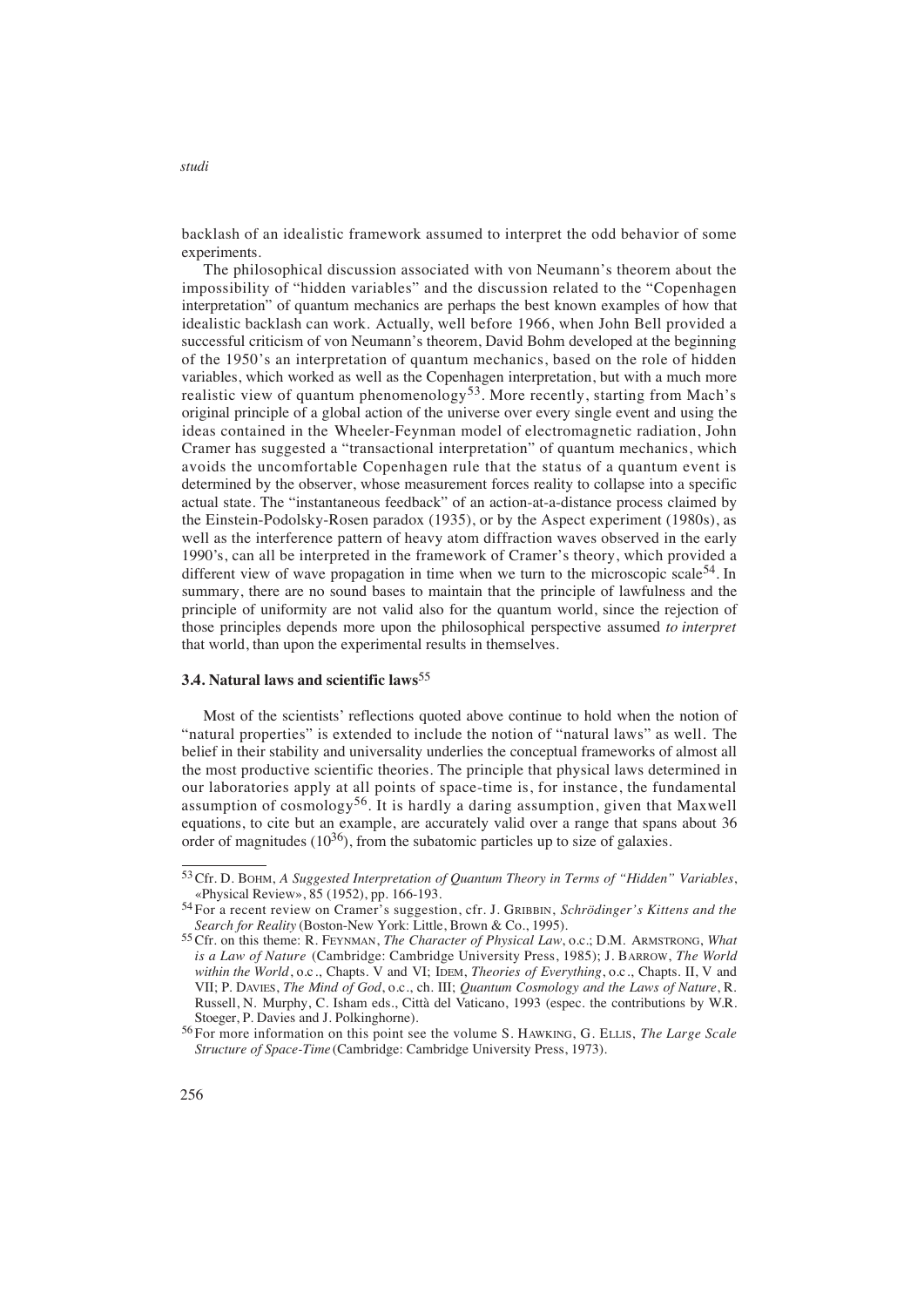Although originated in an intellectual context many miles away from that of contemporary science, the philosophical perspective discussed by Aquinas, besides rendering the idea of "natural properties" more understandable, allows the expression "laws of nature" to acquire an objective and meaningful connotation. If the nature of a material entity is the the *principle of motion and rest* inner to each entity, something owned *per se* and not *per accidens*, then the laws of nature that a particular entity is subject to, are nothing but a sort of *ontological substratum* sustaining the whole ensemble of its permitted physical interactions, according to the active/passive operative dispositions proper to the nature of that entity. A similar framework, of course, is consistent only with a realistic, not entirely subjective, intepretation of laws. But where does the realism of natural laws lie?

First of all it must be said that such a realistic view does not imply that the *mathematical* formulations which describe the known physical processes are in nature *as such*. Nor are we obliged to think that the regularities and symmetries we observe are the *real* structure of nature in itself. Though scarcely recognized in many philosophical essays, the point is to realize that the *nature* of an entity (part of which is, for example, the fact that a mass always attracts another mass) is not conceptually identical with the *scientific laws* we formulate to describe its phenomenology (that is, the laws of motion of the newtonian theory of gravitation or the geometrical properties of space-time associated with the field equations of the general relativity theory). We can formulate and manipulate only scientific laws, which are accurate only to a certain degree and are subject to revision. Nevertheless, their knowability and intelligibility rest on the very notion of nature, which makes possible those patterns of regularity and stability among natural phenomena which allow scientific laws to be discovered and expressed in a mathematical fashion. Since scientific laws intend to represent reality as well as possible, the revision of their physico-mathematical form is nothing but a continuous effort to bring science closer to experimental facts.

These formulations cannot reach the laws of nature in themselves but, nevertheless, their own *law* is to describe better and better the underlying regularities of nature. In this way, we can speak meaningfully of scientific progress. The asymptote shown by the increasing improvement of scientific laws is not a matter of mathematics, but rather a matter of philosophy. As we discussed in Section I presenting the notion of nature offered by Aquinas in his commentary on Aristotle's *Physics*, what a *nature* of a thing is in itself remained something not formally demonstrable, because the ultimate reason of its existence transcended the scope of natural philosophy. Now, we must add that it transcends the scope of empirical analysis too, because such an ultimate reason founds the domain of science and thus goes beyond its reach. Scientific laws can be discovered, but what nature is, can be only received. Newton offered a good summary of this state of a ffairs when he said that «from the phenomena of nature we must learn which bodies attract each other, and according to which laws and in which ratios the attraction takes place, before we ask for the cause that produces its <sup>57</sup>. In other words, by the law of gravitation we are able to explain everything except what gravity is.

Despite the skepticism of philosophers of science about the knowledge of an objective reality, the large majority of scientists down through the ages have shared along

<sup>57</sup> I. NEWTON, *Opticks*, Query no. 31.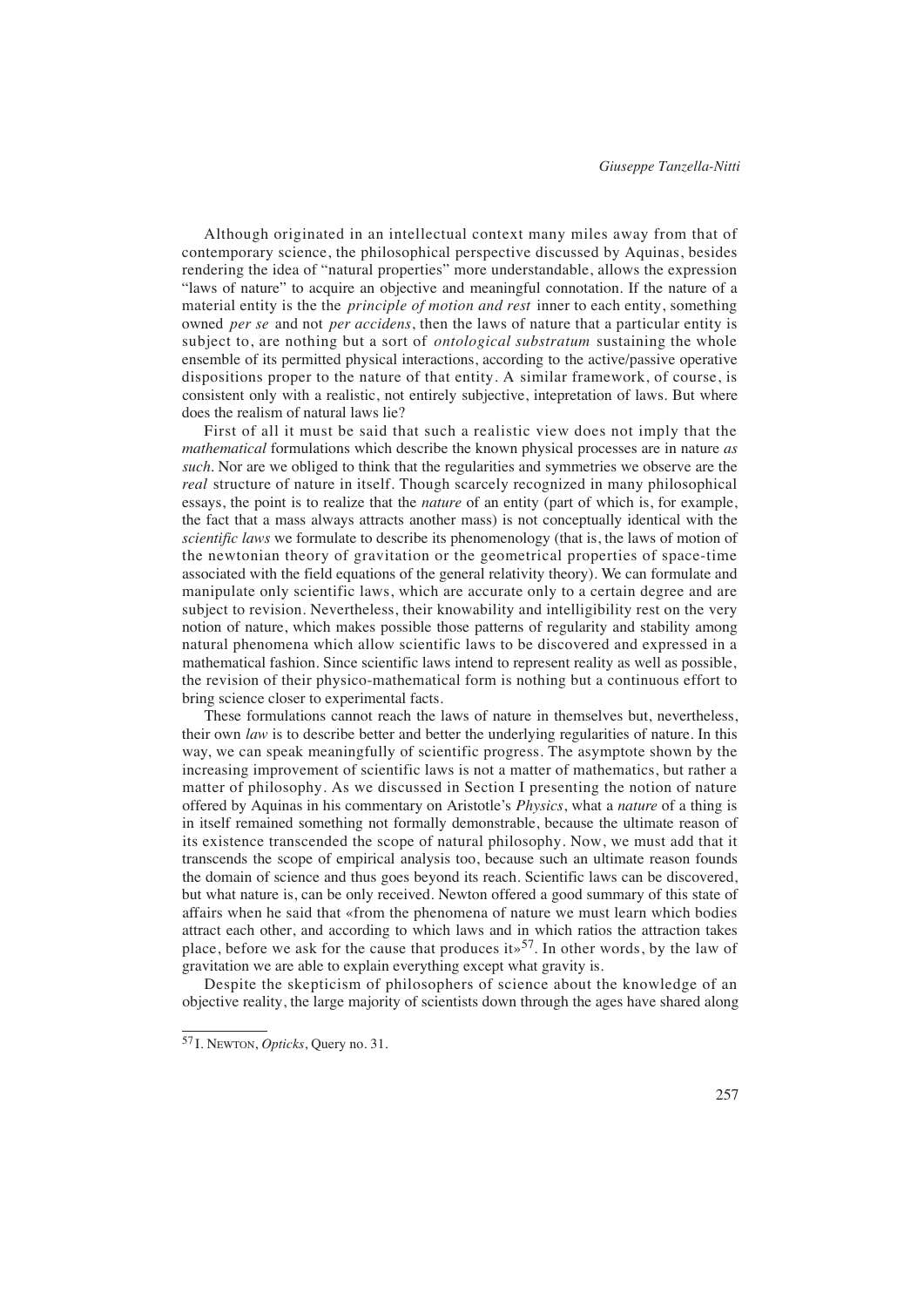the epochs a certain epistemological realism with regard to the laws of nature. It was the philosophical stance of authors such as Newton, Maxwell, Planck, Einstein, de Broglie, etc. and, to some extent, that of Heisenberg, Bohm or Feynman<sup>58</sup>. Having in mind what we said above about the distinction between natural and scientific laws, it is worthwhile to read what was recently stated by Paul Davies:

«It is important to understand that the regularities of nature are real. Sometimes it is argued that laws of nature, which are attempts to capture these regularities systematically, are imposed on the world by our minds in order to make sense of it [...] Nevertheless, I believe any suggestion that the laws of nature are similar projections of the human mind is absurd. The existence of regularities in nature is an objective mathematical fact. On the other hand, the statements called laws that are found in textbooks clearly *are* human inventions, but inventions designed to reflect, albeit imperfectly, actually existing properties of nature. Without this assumption that the regularities are real, science is reduced to a meaningless charade»59.

Davies backs his argument with two more observations. The first one is the novelty of many discoveries with respect to the physico-mathematical establishment in which a new law was expected; in a purely idealistic view, in fact, a new law would be recognized only insofar as it is deductively reducible to previous mathemathical theories. The second is the ensemble of connections and open questions that a new good law is able to explain, *beyond the specific field or context* in which a certain regularity was searched for, or the original experiment to check it was planned. If we recall that Richard Feynman spoke of natural laws as «a rhythm and a pattern between the phenomena of nature» $60$ , we have to add that the one who plays the music and marks the rhythm is nature itself, not man.

#### **3.5. The nature of complexity: laws without laws?**

If the intriguing aspects of quantum mechanics have prompted some philosophers of science to put in doubt the existence of an objective reality, the physics of indeterministic processes, now commonly called *chaos*, is usually associated with a claim against the very existence of laws as such. Since the emergency of new and richer structures is mainly due to the action of chance fluctuations, the action of eternal and regular laws, if they exist at all, is seen as a restraint upon the development of the creative potentialities of Nature. The origin of new levels of a more complex order is possible only *out of*

<sup>&</sup>lt;sup>58</sup> Consider, for example, Heisenberg's words: «One is almost scared by the simplicity and harmony of those connections which nature suddenly spreads out in front of you and for which you were not really prepared [...] However, when one stumbles upon these very simple, great connections which are finally fixed into an axiomatic system the whole thing appears in a different light. Then our inner eye is suddenly opened to a connection which has always been there  $-$  also without us  $-$  and which is quite obviously not created by man» (W. HEISENBERG, *Der Teil und das Ganze*, o.c*.*, translated and quoted by O. PEDERSEN, *Christian Belief and the Fascination of Science*, in *Physics, Philosophy and Theology*, o.c*.*, pp. 132-133).

<sup>59</sup> P. DAVIES, *The Mind of God*, o.c*.*, p. 81.

<sup>60</sup>Cfr. R. FEYNMAN, *The Character of Physical Law*, o.c.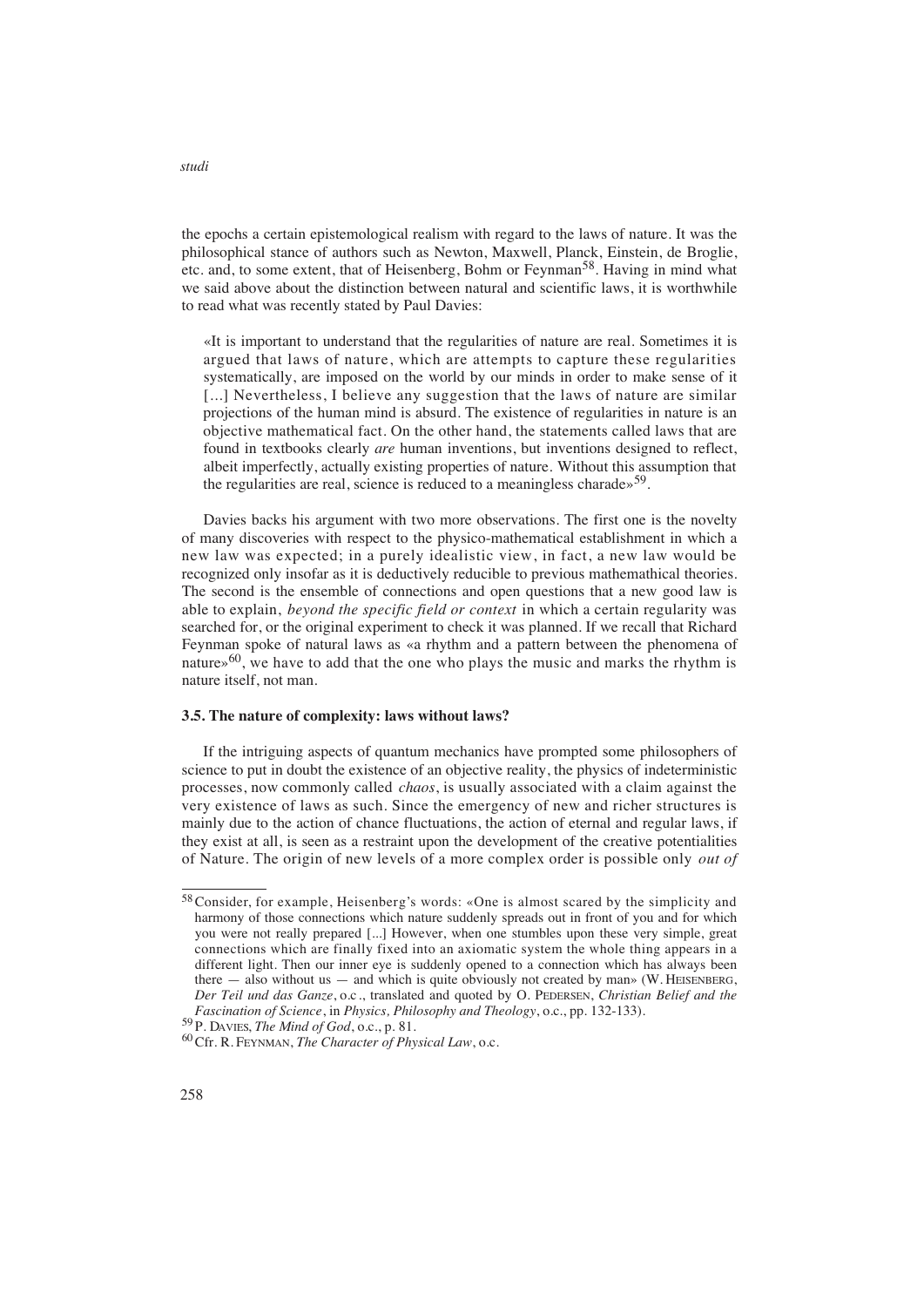$chaos<sup>61</sup>$ . In addition, the outcomes of complex processes can be neither formally computed, nor rigorously predicted, because a small change of the initial conditions of the system evolves through the whole process in a highly non-linear way. Having that in mind, is there any room for the Aristotelian-Thomistic concept of nature within the uncommon behavior of complexity?

In the first place, the very idea of *natural* law, as discussed above, does not depend on the predictability of our scientific formulations, and thus mathematical indeterminism does not remove that ontological substratum of formal properties existing in nature. Fluctuations themselves, which provide the birth of new, unpredictable structures far from the equilibrium conditions of high-entropy systems, are described in terms of a precise mathematical framework; it is starting from a definite set of equations that we could evaluate in which conditions and out of which parameters the system becomes *unstable*, and then a totally new equilibrium is able to arise.

In the second place, chaos implies neither the absence of definite information in the nature of things, nor the failure of some regular activity, because the whole chaotic system also develops owing to the action of specific laws. As an example, consider an isotropic and homogeneous interstellar gas cloud. When density oscillations of small amplitude are induced, the system is called back to its previous equilibrium situation. If the amplitude of the oscillations is large enough, then one or more high density lumps soon form and the matter of the gas cloud is subject to a gravitational collapse, giving rise to a star formation burst. The new system, namely a star cluster, is much more organized and much more abounding in physical novelties than the previous one — the difference between them being as evident as the difference between the darkness of the cloud and the brightness of the new group of hydrogen burning stars. However, the reason why something qualitatively new has occurred is not the game of chance but, again, the very action of gravity, which let the oscillations become irreversible and the system collapse; that is, something which rests upon a specific natural property or, if you want, upon a law of nature.

Analogously, Bénard instability or other types of well known physical instabilities, like the Kelvin-Helmholtz instabilities occurring in the plasma jets of many radio galaxies, are but examples of far from equilibrium conditions of a stationary state which give rise to phenomena of spontaneous and highly ordered self-organization. Nevertheless, they always occur within a specific theory and whenever a number of specific conditions are given. In the case of Bénard instability, for instance, the coherence and the richness of the new highly organized convective structure is not more spectacular than the fact that the water in which convection cells originate has a constant boiling point; or, also, that the instability always occurs when the same temperature gradient is reproduced. It is not without reason that Prigogine himself

<sup>61</sup>This is the thesis maintained by Prigogine and Stengers in their well-known essay *Order out of Chaos*; a thesis that would provide the basis, in the authors' view, for a new reenchantment of nature. «One of the main sources of fascination in modern science was precisely the feeling that it had discovered eternal laws at the core of nature's transformations and thus had exorcised time and becoming [...] This feeling of confidence in the *reason* of nature has been shattered [...] A new unity is emerging: irreversibility is a source of order at all levels» (London: Flamingo, 19883), pp. 291-292.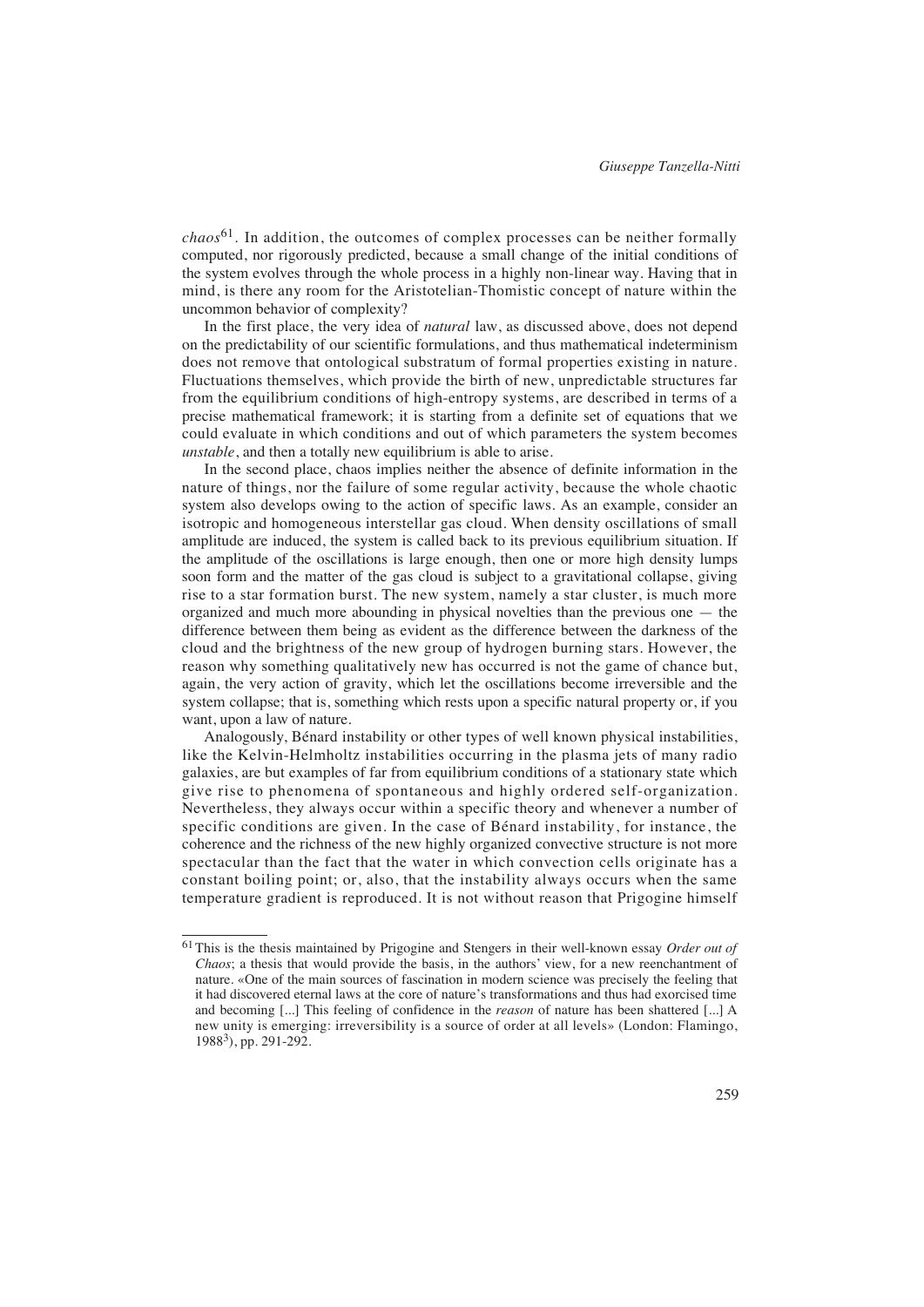recognizes that «self-organization processes in far from equilibrium conditions correspond to a delicate interplay between chance and necessity, between fluctuations and deterministic laws» $62$ .

Similar to the rich, open view of nature now brought about by complexity, forty years ago David Bohm introduced the notion of "qualitative infinity of nature" to provide a more general concept of natural law capable of overcoming the inadequacy of Laplacian determinism<sup>63</sup>. Once the Aristotelian-Thomistic notion of nature is understood as an *open* notion, there are no difficulties, in my opinion, in making it in some way compatible, or even combined, with the philosophical outlook of Bohm's view. It is reasonable, as required by the physicist, that the number of "natures" (in the Aristotelian-Thomistic sense) active in universe must be non-limited, because they represent that "infinity of potentially or actually significant qualities" at the very basis of physical reality<sup>64</sup>. Although his suggestion is basically that of a continuous process of becoming, open to an infinite level of new transient determinations, the infinity he is dealing with does not necessarily imply indeterminism. Nor does the dependency of the qualities of the material entities on the global physical background imply the absence of stable and regular properties: «that the behaviour of the world is not perfectly determined by any possible purely mechanical or purely quantitative line of causal connection», he states, «does not mean, however, that it is arbitrary»65.

According to Bohm, we cannot handle the qualitatively infinite richness of the universe, and so we perform abstractions and approximations: the task of science is to find the right kind of things that can be abstracted. Such a remark is not far from an implicit distinction between natural and scientific laws. An objective substratum of intelligibility must exist since our laws «have an objective content, in the sense that they represent some kind of necessity that is independent of our wills and of the way in which we think about things»<sup>66</sup>. A purely relational view of being, on the other hand, is not adequate to account for the whole of reality: all the process of becoming, to be intelligible, must rest upon this ultimate necessary substratum<sup>67</sup>. We wish to add that although at a first glance Bohm's perspective seems more in tune with Whiteheadian process philosophy, a view of qualitative infinity of nature is not far from the notion of reality as discussed by Michael Polanyi. In the thought of the Hungarian scientist and philosopher, reality is seen as an open system, consistent with an increasing number of hierarchical levels of depth. Each of them reveals an increasing amount of truth and

<sup>62</sup> I. PRIGOGINE, I. STENGERS, *Order out of Chaos*, o.c*.*, p. 176.

<sup>63</sup>Cfr. D. BOHM, *Causality and Chance in Modern Physics*, o.c*.*, pp. 130-170.

<sup>64</sup>Cfr. *ibidem*, p. 134.

<sup>65</sup> *Ibidem*, p. 159. «There is, however, one general statement that can be made at this point about the inexhaustible diversity of things that may exist in the universe; namely that they must have some degree of autonomy and stability of their modes of being. Now, thus far, we have always found that such autonomy exists. Indeed, if it did not exist, then we would not be able to apply the concept of a "thing" and there would then be no way even to formulate any laws of nature» (*ibidem*, pp. 139-140).

<sup>66</sup> *Ibidem*, p. 165.

<sup>&</sup>lt;sup>67</sup> «Even though the existence and the characteristic defining the mode of being of any given thing can, and indeed must, be contingent on other things, that of the infinite totality of matter in the process of becoming cannot, because whatever it might be contingent on is also by definition contained in this totality» (*ibidem*, pp. 168-169).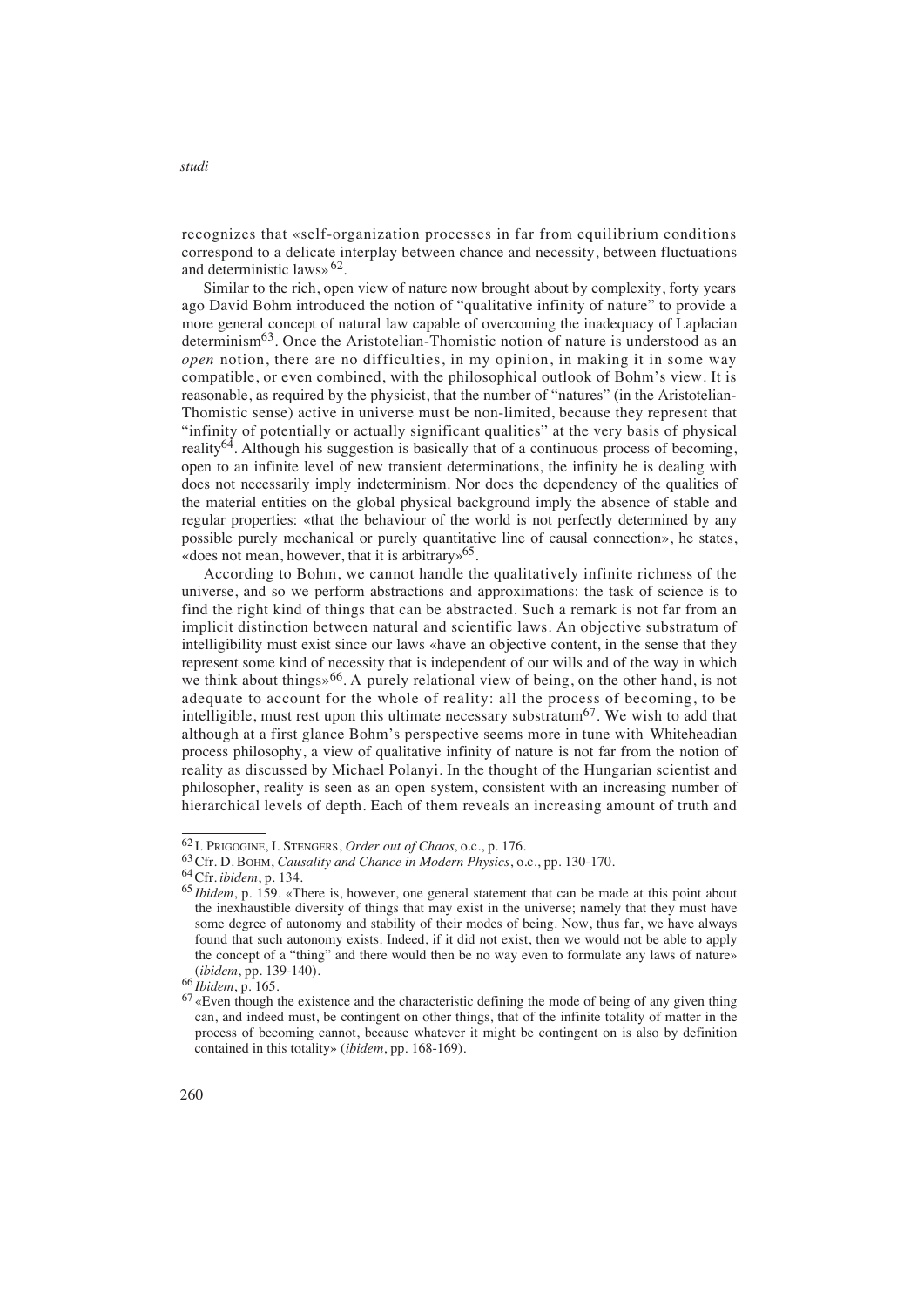objectivity, in a way that the intelligibility of the outer layers rests upon that of the inner ones<sup>68</sup>.

Finally, a broader context in which the meaningfulness of natural laws has been recently questioned is that of cosmic evolution. Some authors have suggested that the present state of a *lawful* universe would result from the unavoidable development of a primeval state dominated by initial chaotic conditions and characterized by the absence of any law.A different suggestion, within a much wider many-worlds scenario, is that the statistical probability of the existence of an intelligible world endowed with laws of coherent and regular behavior is non-zero, but precisely *that world* is *anthropically selected* by the presence of intelligent observers; their biological evolution, in fact, was possible only in a lawful universe. The full spectrum of all these possible universes could be either the result of some classical machinery, like an eternal pump for cyclical bigbangs, or the infinite number of states of some quantum cosmological function, of which our universe is a particular fluctuation<sup>69</sup>. These two pictures, however, are hardly convincing. They lead, rather, to the contradiction of a universe of "laws without laws". In the first case we could ask by the action of what cosmic evolutionary meta-*law* the present state of the universe was necessarily triggered, since what the initial chaos postulates is precisely the absence of any laws at all. In the second case, we would warn the public that probabilistic regularities or statistical laws are mathematical laws just as good as those of other departments of mathematics<sup>70</sup>.

## **4. Epilogue**

The contemporary debate on the meaning of natural laws involves in some way also theology, because one might ask whether the epistemological status of these laws could yield any conclusion about the necessity of a Creator. A *realistic* interpretation of natural laws is usually seen to be more in tune with the existence of an objective rationality in nature, and so demanding a transcendental source for that rationality and order. By contrast, an *idealistic* view that puts the idea of a stable and ordered nature only in the subject's mental categories, seems to rule out the existence of an intelligent Creator.

If we assume the first interpretation to be right, a coherent view of the relation between God and Nature has to answer the following questions:

a) How can the autonomy of scientific analysis be adequately understood, especially when the being of the world is seen in the light of its metaphysical dependency on a personal Creator?

b) How might a necessary and eternal Being originate a contingent world, continuously open to change and unpredictability?

<sup>68</sup>Cfr. M. POLANYI, *Personal Knowledge* (London: Routledge, 1958), pp. 5, 15, 37, 43, 64.

<sup>69</sup> For a review on the origin of natural laws in a cosmological context, cfr. G. ELLIS, *Majot Themes in the Relation between Philosophy and Cosmology*, Venice Conference on Cosmology and Philosophy, 15.12.1989, published in «Memorie della Società Astronomica Italiana», 62 (1991), pp. 553-605.

 $^{70}$ Cfr. M. HELLER, *Singularities, Quantum Creation, History and Existence of the Universe*, *Philosophy in Science*, «Pachart», 5 (1993), pp. 33-49.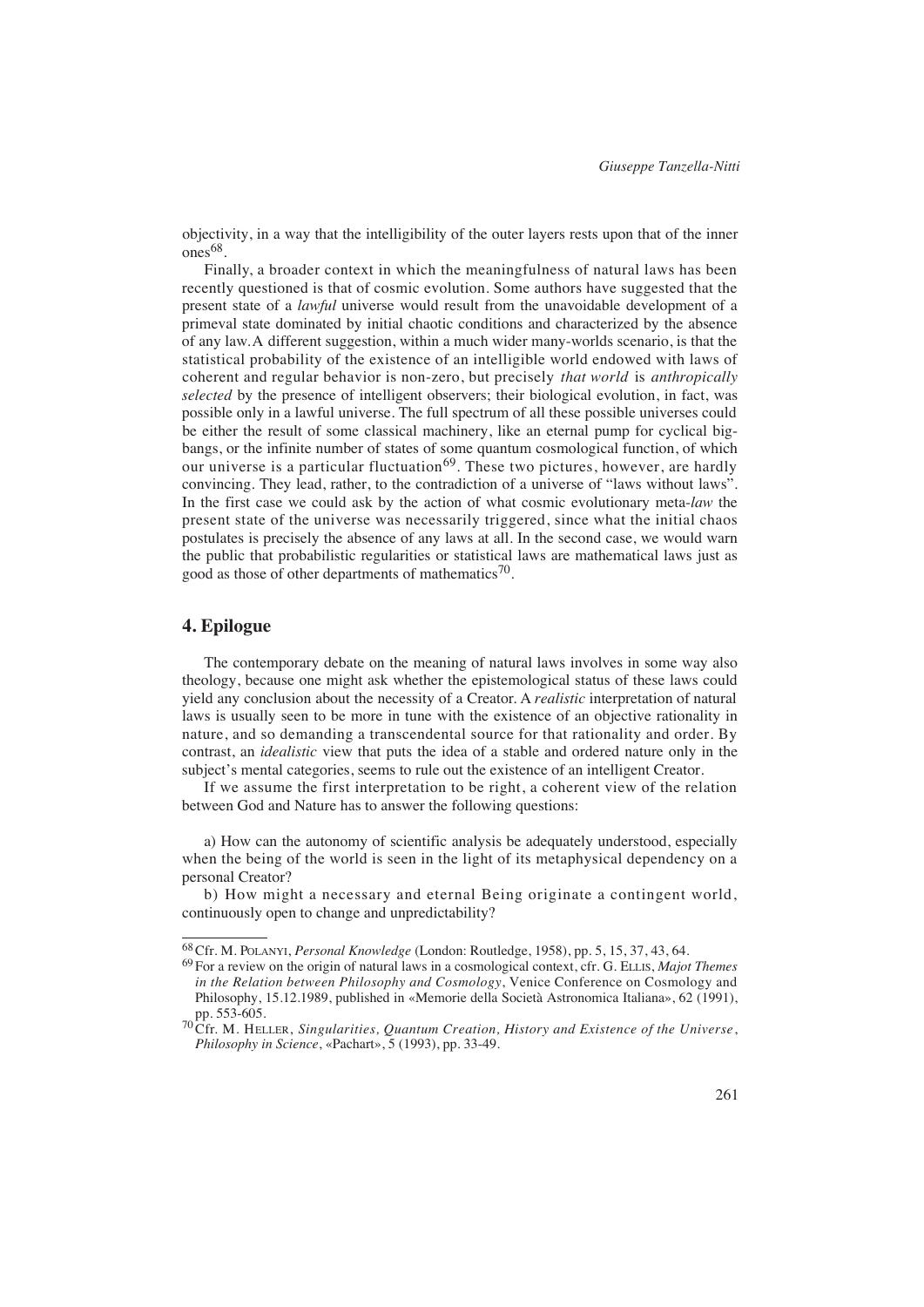c) Finally, since the relation between God and Nature involves the debate between creation and cosmic evolution, could the observation of natural phenomena reveal the presence of any final causality, and so yeld the existence of a global, purposive plan?

The Aristotelian-Thomistic concept of nature, framed in the wider context of the Christian theology of creation, contains some useful insights to shed light on the questions raised above. It seems to entail, in fact, two major implications for the debate between science and theology: it makes clear that the way in which the world depends on God does not fall into the domain of science, and it introduces the notion of finality in a way that does not interfere with the empirical analysis of science<sup>71</sup>.

If creation puts in act a relation by which God brings things into being and causes the existence of their specific nature (through the metaphysical determination of their essence), then the role of a Creator does not hinder the description of the physical universe in its being and becoming. The action of God is as intimate as the act of being, and it is so transcendent as to continuously sustain what each creature performs on the empirical level<sup>72</sup>. This ontological perspective holds no matter how deep or varied the analysis of science may be, because they concern a different formal object. The philosophical concept of nature, as well as the metaphysical notion of essence, stands for science as a source of intelligibility, something which anticipates and gives foundation to any description or observation made on the experimental level. In this way, the question about God is better disentangled from the debate between realism and idealism: we are not obliged to associate those views with a mechanistic or a non-mechanistic relation between God and the world; they rather represent two different and irreducible philosophical *Weltanschauungen*.

Concerning the second question, it must be said that the adjective *necessary* has a different meaning when we refer to God or to creatures. But the main reason why the ontological necessity and the immutability of God (theology would prefer to speak of God's allegiance to His own promises) does not imply a necessary and unchanging created world, lies in the metaphysics of *creatio ex nihilo*. God is other than things. Things partake of the being of God without being a part of God: the Christian doctrine of the *transcendental participation* of being differs completely from pantheism. Aquinas finds no problem in relating the rich and dynamical content of the concept of nature to the causal action of a necessary and eternal Creator. The link between each creature and its Creator is not a channel that carries into creatures the same properties of God's essence and life. The core of that link is to allow a creature to exist as a subject of formal, potential or active properties; something contingent, it is true, but emerging above the anonymous flux of absolute indeterminism. Something possessing a nature, that is, an ultimate principle which account for its being and becoming and upon which the intelligibility of its physical behavior can firmly rest.

<sup>71</sup> Additional analysis on this same theme can be found in my articles: *A Comment on the Relation between Christian Theology of Creation and Contemporary Cosmology*, *Studies in Science and Theology*, «Labor et Fides», 2 (1994), pp. 26-36; Nature as Creation, Philosophy in Science, «Pachart», 6 (1995), pp. 77-95*; The Relevance of the Aristotelian-Thomistic Concept of Nature to the Contemporary Debate between Science and Theology*, «Annales theologici», 9 (1995), pp. 107-125.

<sup>72</sup>Cfr. *Summa Theologiae*, I, q. 8, a. 1; q. 83, a. 1; q. 104, a. 1.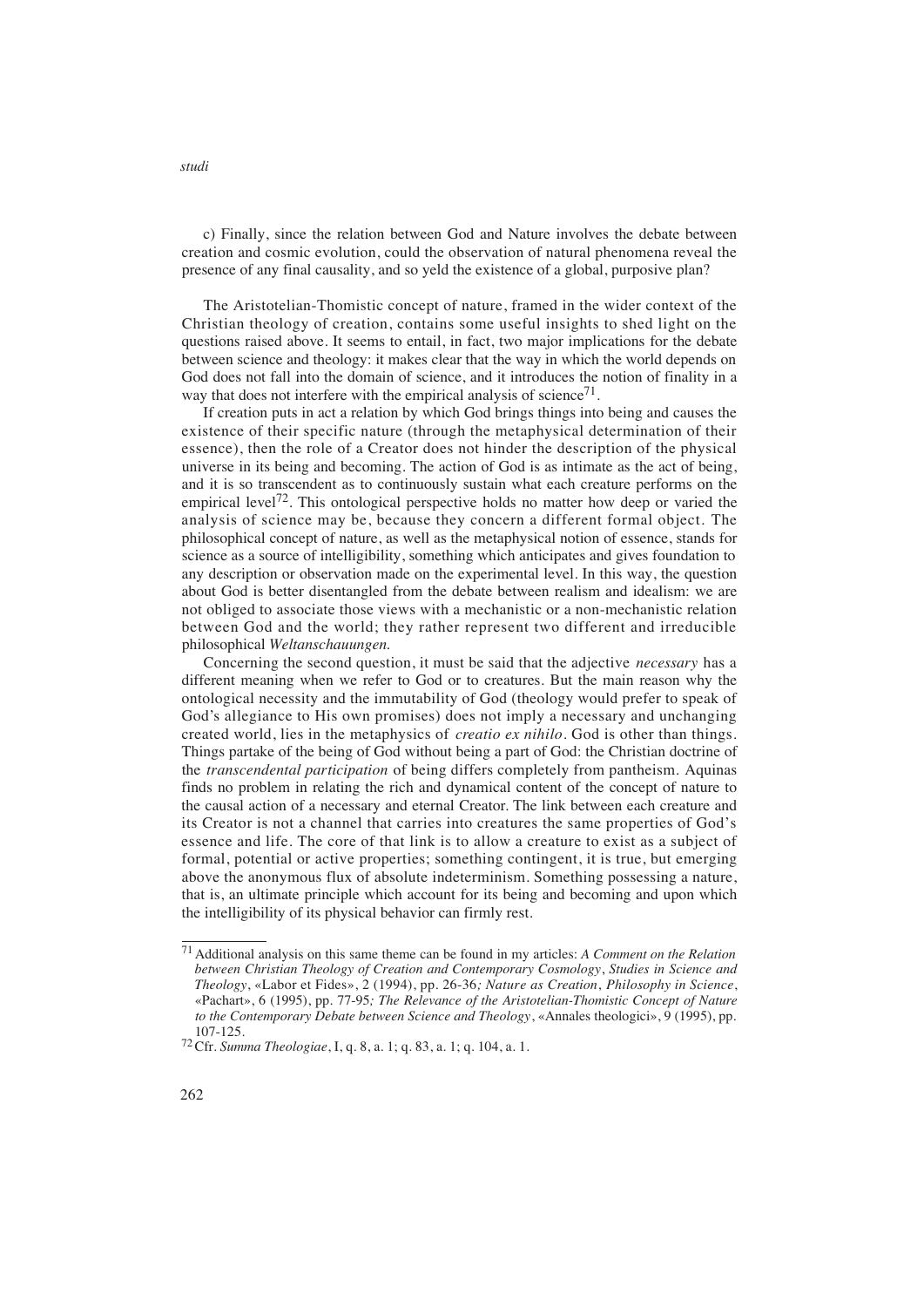Passing on to the third question posed above, it is well known that many books of popularized science often endorse the commonplace view that finality should be regarded as the action of a "Cosmic Artisan" which controls and steers *from outside* the phenomena of the physical world. Accordingly, the notion of finality is usually seen with a feeling of suspicion by the majority of people trained in scientific work. Aguinas' perspective could easily help to rescue finality from the darkness and to introduce it in a way more suitable for the world of science. As we have seen in Section II, scientists are better prepared to understand the action of a formal causality, because they easily recognize the objective character of givenness shown by natural laws. Now, final causality is nothing but the explanation of the operating aspect of formal causality, as codified in the regular nature of each entity. An historical example of how the relation between nature and finality can work is the one provided by Copernicus in the XVI century. It is surprising to compare what the Polish astronomer said a century before Newton's discovery of the law of gravitation, with a passage already quoted in Section I from Aquinas'Commentary to the *Physics*:

«I myself think that gravity or heaviness is nothing except a certain natural appetency implanted in the parts of the universe by the divine providence of the universal artisan, in order that they should unite in their oneness and wholeness, coming together in the form of a globe»73.

«Nature is nothing but a certain kind of art, i.e. the divine art, impressed upon things, by which these things are moved to a determinate end. It is as if the ship builder were able to give to timbers that by which they would move themselves to take the form of a ship» (*In II Physicorum*, lectio 14, n. 268).

Once understood in this way, finality is more accessible to the intellectual abstraction of scientists, who know that «the *substance* of the universe is not only mass-energy, but also information. A certain amount of information is coded within the structure of nature; science deals with its decoding. Each discovered law of nature is information which we have been able to read»<sup>74</sup>. If the world is seen to have a purpose, it is simply because this information exists, and it exists as something given by nature, not made by man. This is nothing but to state that *the reason* for such information, like finality, has a transcendental character. The presence of finality does not imply any constraint on the level of experimental analysis, because it remains inaccesible to physico-mathematical formalism. Finality is then the last door which allows to have access to *that ultimate*

<sup>73</sup> «Equidem existimo gravitatem non aliud esse, quam appetentiam quandam naturalem partibus inditam a divina providentia opificis universorum, ut in unitatem integritatemque suam sese conferant in formam globi coëuntes» (N. COPERNICUS, *De Revolutionibus Orbium Coelestium*, Norimbergae, 1543, Book I, Ch. IX; English translation in *The Philosophers of Science*, R. Linscott ed. (New York, 1947), p. 62.

Kant, who rejected the significance of teleology within the frame of his *Critique of the Pure Reason* (1781), offered a reflection similar to Copernicus'in one of his earlier works, a treatise about the origin of the solar system (1755): «God put a secret art into the forces of nature so as to enable it to fashion itself out of chaos into a perfect world system» (*Universal Natural History and Theory of the Heavens*, Ann Arbor: Univ. of Michigan Press, 1969, p. 27.

<sup>74</sup>M. HELLER, *The World and the Word* (Tucson: Pachart, 1986), p. 45.